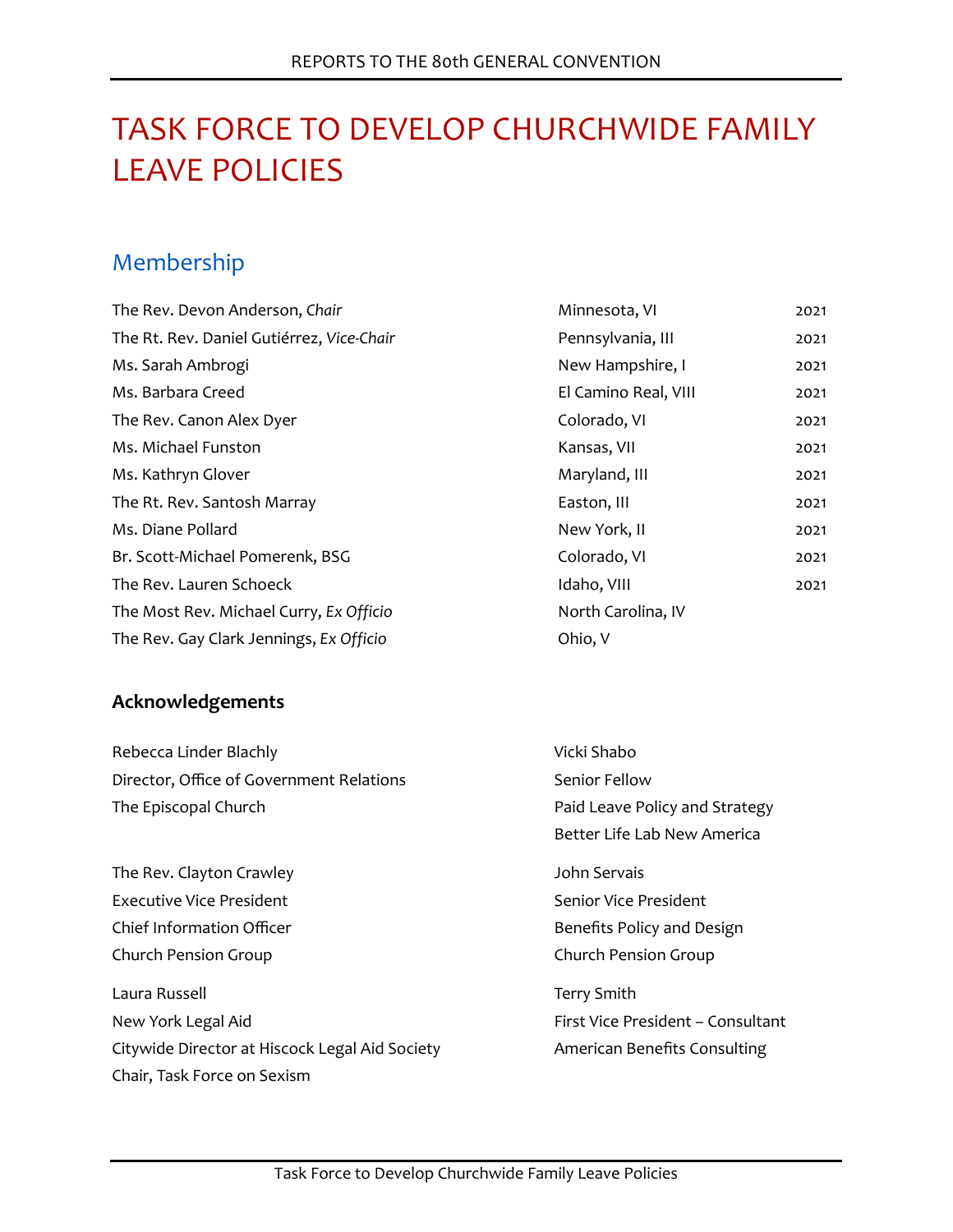# Mandate

#### **2018-C019 Church-Wide Paid Family Leave Policy**

*Resolved*, the House of Deputies concurring, That the 79th General Convention call upon the Presiding Bishop and President of the House of Deputies to appoint a task force consisting of three (3) bishops, three (3) presbyters or deacons, and six (6) lay persons, who represent the diversity of the Church and having among them applicable human resources policy administration, childbirth, adoption, and care of ill family member experience, either personal or professional, to research and create, in consultation with the Church Pension Group, a proposal for a church-wide paid family leave policy for consideration at the 80th General Convention.

# Summary of Work

### **Executive Summary**

Generous and equitable family leave creates both time and space for the nurture and formation of children and families and the care of a sick family member. It is, in all simplicity, a justice issue. On some level, the Episcopal Church (TEC) knows and understands the place family leave holds in the incarnational theology that is the core of our Anglican identity. It understands and affirms that family leave is a justice issue that holds moral and ethical implications for our worshipping communities. We know this because over the past 35 years, starting in 1985, General Convention has entertained six separate resolutions concerning, and advocating for, family leave. None of the resolutions, however, have been successful in establishing a mandatory paid family leave benefit for clergy and lay professionals in the church. The first priority of the Task Force to Develop a Mandatory Paid Family Leave Policy (TFPFL) was to figure out why.

The TFPFL's process was careful, intentional, and steady. We spent the first year of the triennium researching every possible aspect of family leave. After exhaustive inquiry, TFPFL came to collectively understand why, after 35 years, TEC still does not have mandatory paid family leave for clergy and lay professionals. Through our research it became clear that without: a federal law mandating paid leave for all states; options for any available insurance products; financial and administrative resources for many dioceses and most congregations to bear the weight alone and administer a family leave program by themselves – the TFPFL would not be able to fulfill entirely the mandate to come back to the 80th General Convention with a comprehensive, mandatory, paid family leave policy for TEC.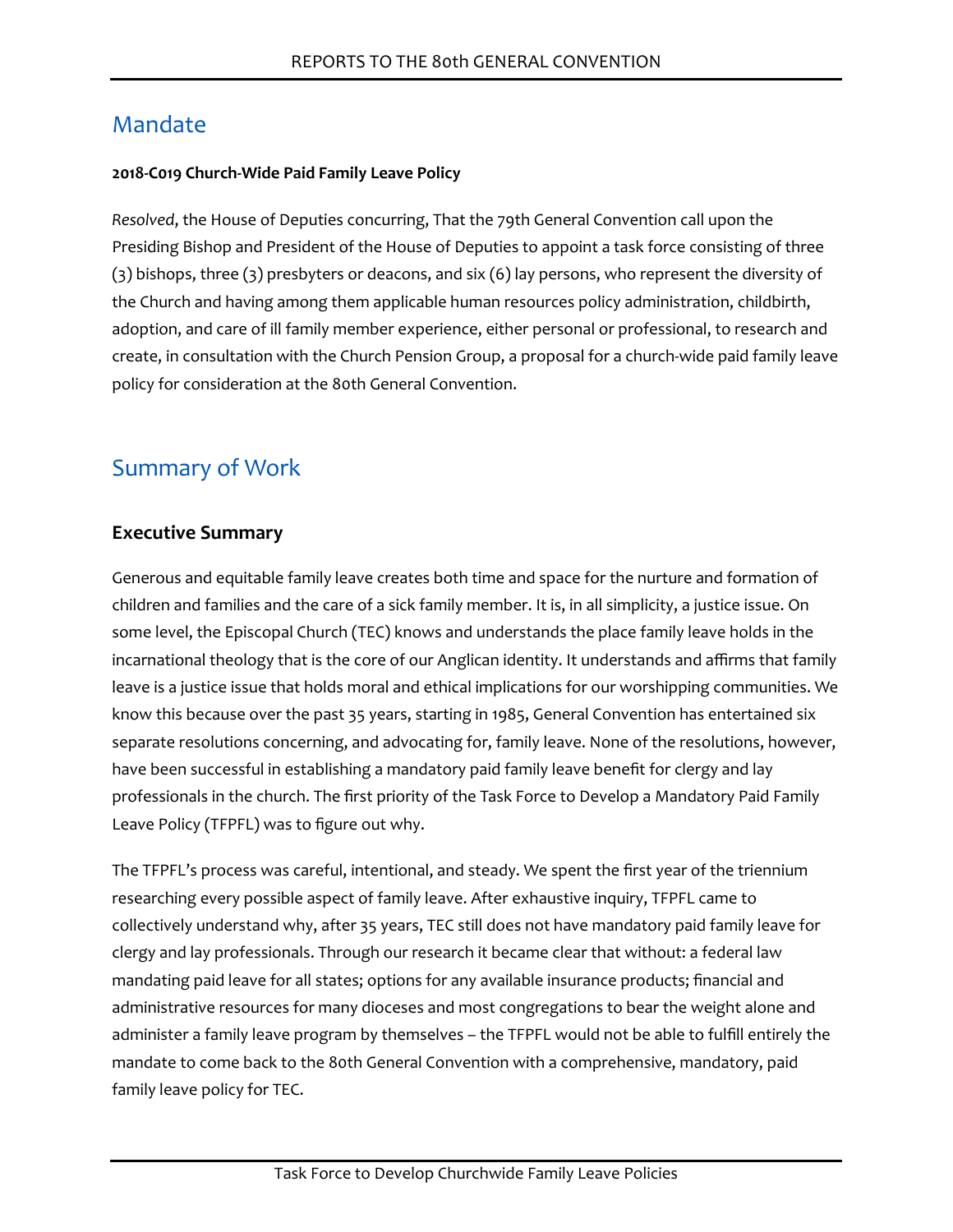The Task Force opted instead for incremental progress, moving our church closer to achieving the ultimate goal of mandatory, paid family leave for all clergy and lay professionals in three ways:

- Providing detailed, accurate, and exhaustive research so that TEC need not form additional task forces to study this issue;
- Writing and successfully navigating a resolution through Executive Council enabling the Office of Governmental Affairs to advocate for a federal mandatory, paid family leave law; and
- Developing model plan designs for paid family leave, with three levels of 12 policy variables (such as eligibility, duration, qualifications, reasons for leave, etc.) that assume parity between clergy and laity, to serve as a resource for dioceses and congregations who elect to offer this benefit, and as a comprehensive template for insurance products in the (hopefully near) future.

The TFPFL is indebted to the Church Pension Group for supporting our work in multiple ways, including securing a trusted consultant to work alongside us in developing the family leave model plan designs. With gratitude, we honor CPG for its enduring patience and gentle guidance throughout the triennium.

### **Summary of Work**

The TFPFL first convened in an online meeting on March 5, 2019, and over the triennium met 14 times, including a two-day meeting which was to have been in person but, due to COVID, happened online. We began our work by sharing our perspectives, experiences, passion, and opinions about the task ahead: to spend a triennium developing a mandatory, paid family leave policy for the Episcopal Church. Recounting our own stories as well as those of friends, family, and church colleagues, it became clear that our intent was to honor all families who make up our church in a very practical, tangible way by financially providing for them while they take time to care for a new family member in his/her/their first weeks and months of life, the oldest family members in their final weeks of life, and those in between.

The TFPFL recognized family leave as a multi-layered, complex, intricate issue and spent the first year of its work researching every possible aspect and nuance. First, we consulted widely with advocacy groups, municipal and commercial benefits brokers, insurance companies, religious organizations with family leave policies, including: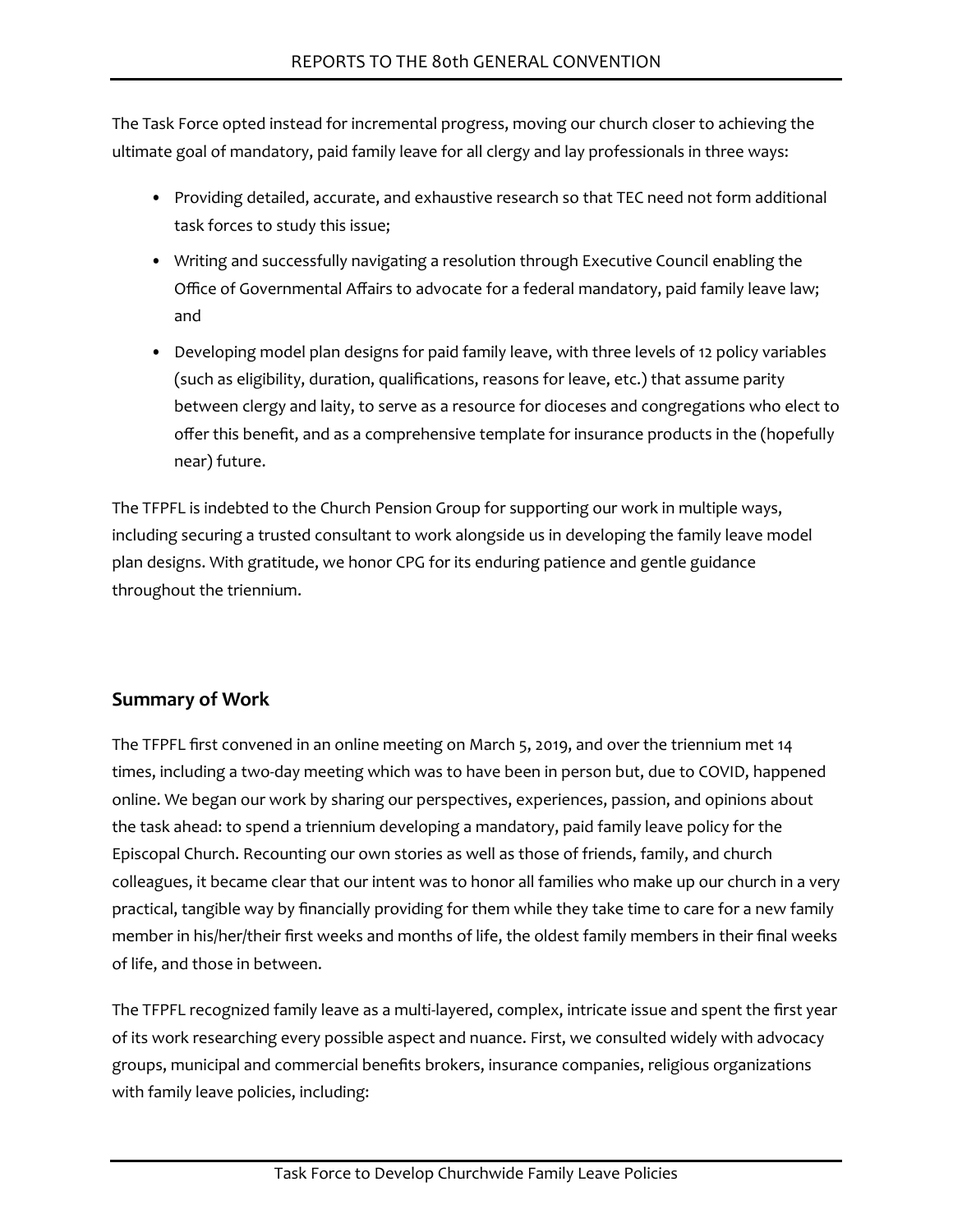- Cigna (industry Power Point: "Family Leave: What Every Employer Should Think About")
- National Partnership for Women and Families ("Fact Sheet," "State Paid FML Insurance Laws," "Paid FML: An Overview")
- The Center for Integrity in Business & The Center for Public Justice ("Family-Supportive Practices in the Sacred Sector")
- Commission on Social Action of Reform Judaism
- The Church of Jesus Christ of Latter-Day Saints
- Anglican Church of Canada, employee handbooks of dioceses with family leave policies

Next TFPFL met in-person/virtually with consultants, advocates, and industry leaders, including:

- Vicki Shabo, Senior Fellow, Paid Lead Policy & Strategy, Better Life Lab, New America
- Rebecca Linder Blachly, Director, Office of Government Relations, The Episcopal Church
- Laura Russell, Citywide Director, New York Legal Aid Society
- The Executive Council's Committee on Governance and Operations
- Church Pension Group (Clayton Crawley, John Servais)
- Terry Smith, First Vice President, American Benefits Consulting

The TFPFL also reached internally, into the Episcopal Church, for a fuller picture of existing family leave practices and policies, including:

- A poll of young parents within TEC to collect stories, narratives, and experiences of sufficient family leave (or lack thereof) for clergy and lay professionals;
- An informal poll of dioceses within TEC that have any form of family leave policy;
- A survey of 5 Episcopal Seminaries and their family leave policies (if applicable);
- Conversation with TEC dioceses not in the United States; and
- A comprehensive research project to map out the history of family leave resolutions at General Convention (initiatives, debate, reports, and outcomes).

Finally, an informal poll was conducted to discern forms of paid family leave offered in TEC dioceses located outside the United States, primarily dioceses in Province 9 and Cuba. This investigation revealed that each of these dioceses has a limited program specific to their own needs. In cases where some limited benefit exists, it is focused specifically on maternity/paternity leave --coverage that is mandated by the local government. Where these benefits are accessible, whether paid and/or time off for family care, it is comparable to, or better than, many states or diocesan jurisdictions within the United States. Our research uncovered two critical findings: (1) There is a wide disparity of benefits and programs within the United States and within Province 9. The benefits also contrast to those provided by the Convocation of Episcopal Churches in Europe; and (2) Coverage is essential for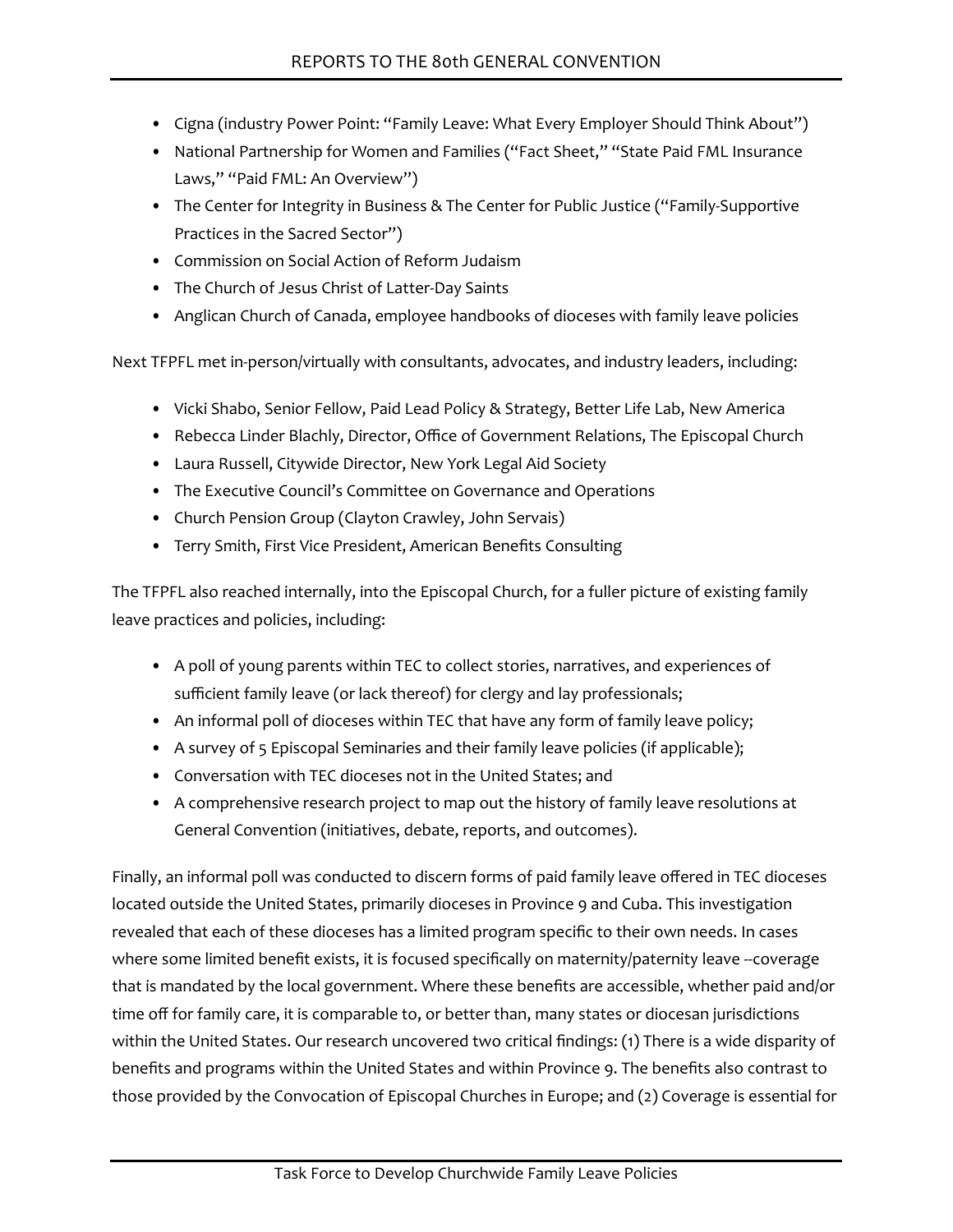all parents, as it was identified by those interviewed as necessary and demonstrative of our call to care for one another.

All reports, survey and poll results, and interview transcripts can be made available to the relevant legislative committee and/or any bishop or deputy of the 80th General Convention upon request.

At the end of our first year, we possessed a deeper, more mature appreciation of the complexity and complication of family leave policies. Mid-triennium, the TFPLF took a breath and assessed our path forward. From our research we faced what we felt were insurmountable barriers to developing a TEC mandatory, paid family leave policy, for the following reasons:

- There is no current federal law mandating paid family leave across the board; benefits are available only on a state-by-state basis; as of November 2020, only 8 states have mandatory paid family leave laws.
- There are currently no insurance products available in the marketplace for family leave, so employers must bear the full risk of the cost of these programs.
- Paid family leave programs can be extremely and prohibitively costly for an employer such as a church or a diocese.
- Paid family leave programs are administratively complex, especially for employers like TEC where no centralized payroll or Human Resources systems exist. Administrative necessities for family leave policies include: policy development and maintenance, manager training, education and plan roll-out, and record keeping.

Given these challenges, the TFPFL changed course. After consulting with our Presiding Officers, we shifted our strategic focus to bringing about incremental change, meaning helping TEC move closer toward the ultimate goal of mandatory, paid family leave for all clergy and lay professionals. The decision was not made lightly, and we dealt with our collective disappointment in not being able to fully deliver what the 79th General Convention had asked us to do. We understand, and heartily agree with, the church's passionate desire for family leave for all of the equity, justice, theological, moral, ethical, and spiritual reasons. Simply, it's the right thing to do. And the church needs it. The Task Force just could not find a way to overcome the barriers – all the challenges that would have to be overcome in order for any viable resolution to make its way out of legislative committee and onto the floors of the House of Deputies and House of Bishops for consideration, debate, and vote. In mid-triennium, we found ourselves exactly where past interim bodies and General Convention legislative committees had stalled themselves.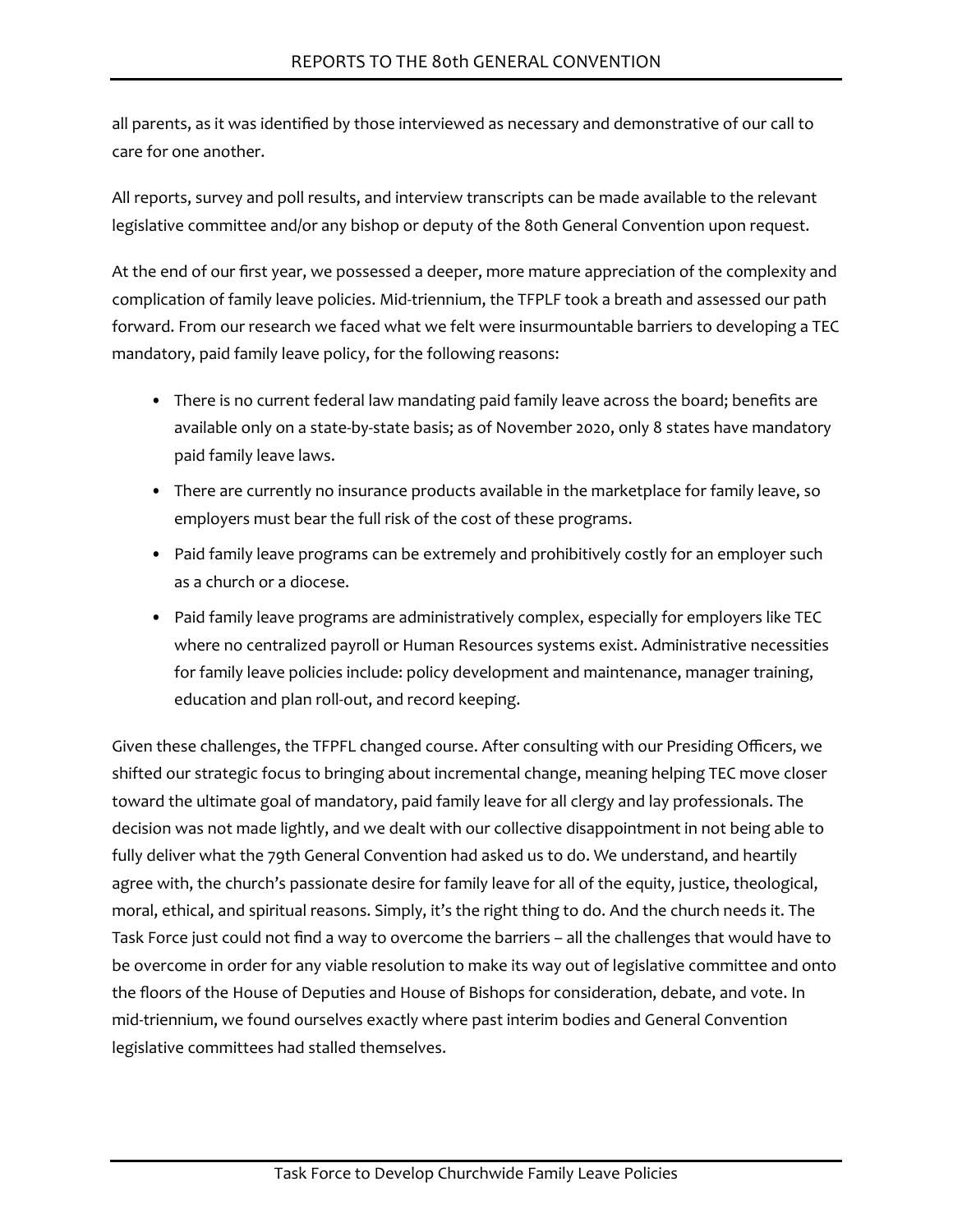In the name of incremental, steady change toward the ultimate goal, the TFPFL took on two initiatives:

- An enabling resolution to equip the Office of Governmental Relations to be able to advocate for national mandatory, paid family leave legislation (several bills have been introduced in Congress); and
- In-depth model plan designs for family leave policies for permissive, not mandatory, use at the diocesan level, and as a complete template that can be provided to insurance companies as a directive to what TEC wants and needs when products begin to be developed.

On February 14, 2020, the Executive Council approved the following resolution (MW019):

*Resolved*, That the Executive Council, meeting in Salt Lake City from February 13-15, 2020, affirms the teaching that the birth or adoption of a child is a cause of celebration for parents, family and the entire community and that an entire community has responsibility for supporting a family in raising a child; and be it further

*Resolved*, That we recognize the federal government has a responsibility to establish minimum standards of living for all people, including access to food, housing, and healthcare; and be it further

*Resolved*, That we call on the federal government to establish and provide a funding mechanism for new parents to take parental leave to care for their child, recognizing the benefits to the child, parents, and community; and be it further

*Resolved*, That we call on the Office of Government Relations to advocate to the Congress for the establishment of a paid family leave program, in particular for workers who do not have access to paid leave from their employers.

The TFPFL recommends, as well, that General Convention consider and approve resolution A003 Uniform Paid Family Leave Policy, which is included in this report.

In May 2020, the TFPFL contracted with Terry Smith, a consultant with American Benefits Consulting, to work with a subgroup of the Task Force to develop multi-tiered, model plan designs for family leave. Smith was referred to the TFPFL by the Church Pension Group and is a trusted, reliable guide with whom CPG has worked for years. Again, we are grateful to CPG for helping locate the consultant and bear some of the cost. Once again, CPG proved itself to be an invaluable and faithful partner in our mission. Over the summer months, the team developed bronze, silver, and gold model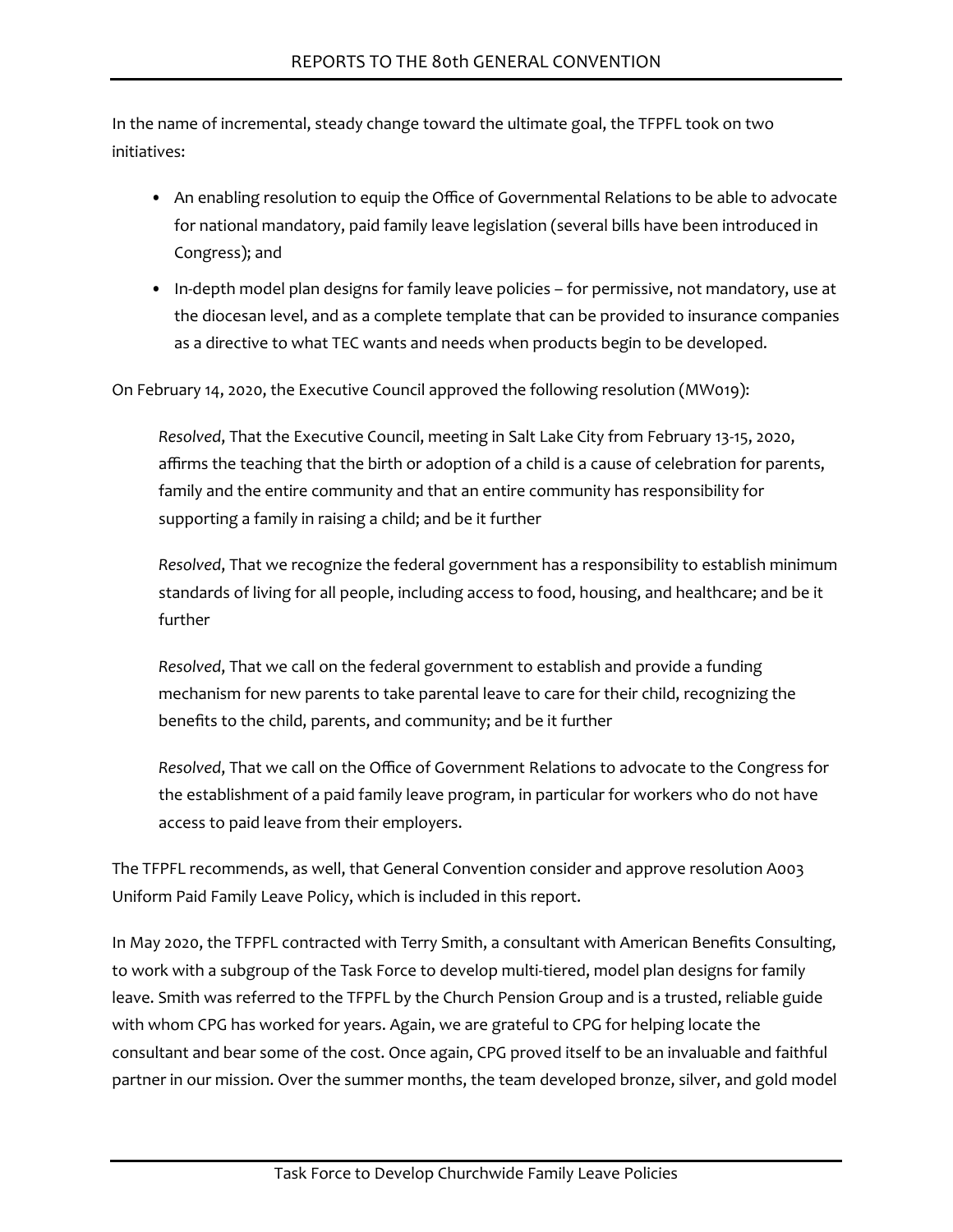plans for family leave, designing a "matrix" of 12 mix-and-match plan provisions. Additionally, the model plan identifies a series of "decision points" that any diocese or congregation hoping to use the matrix to design a plan for itself would need to grapple with, including cost burden, parity between clergy and lay professionals, cost analysis, and administration considerations.

During the development of the model the Task Force spent considerable time exploring and discussing the benefits of a centralized payroll system within TEC for administering programs such as family leave. In the end, we decided not to take on this initiative as we felt it went beyond the scope of our enabling resolution.

And finally, a word about terminology. The TFPFL's enabling resolution specified our work and focus on family leave, as opposed to family and medical leave, or parental leave. The term "family leave" is more expansive than "parental" leave in that it encompasses the care and nurture of a child at the time of birth or adoption, as well as caring for a family member for whom the individual is the primary caregiver – whether partner, spouse, child, sibling, parent, grandparent, etc. when the physical or mental health of the family member is such that they are no longer able to care for their basic daily needs (feeding, bathing, dressing themselves) but must rely on another person(s) to provide that care. Family leave is different from medical leave in that paid medical leave indicates leave for self-care during your own serious illness. Paid medical leave has been available for decades in five states.

A glossary of terms is available to the relevant legislative committee and/or any bishop or deputy of the 80th General Convention upon request.

# **Theological Rationale**

Our call and imperative, as followers of Jesus Christ, is to ground the decisions and choices we make for the church in our common theology. The incarnation lives at the core of Anglican identity and theology. The word incarnation means "enfleshment," rooted in the Latin "carnis," meaning "flesh." Jesus was fully human and fully divine, the Son of God in the flesh. From our earliest formations, the Christian church has professed incarnation, Jesus as "truly God and truly man…in two natures, without confusion, without change, without division, without separation…" according to the Council of Chalcedon in 451 (Book of Common Prayer, p.864). What the incarnation means for us today is this: through Jesus, God is revealed to us in the physical and temporal things of everyday life. Through Jesus' earthly life, teaching, and sacrificial love, we come to see God in our own earthly lives, in the quotidian circumstances of human interaction, relationship, challenge, heartbreak, conflict, and joy. The gift of paid family leave – the chance to care for an infant or child new to the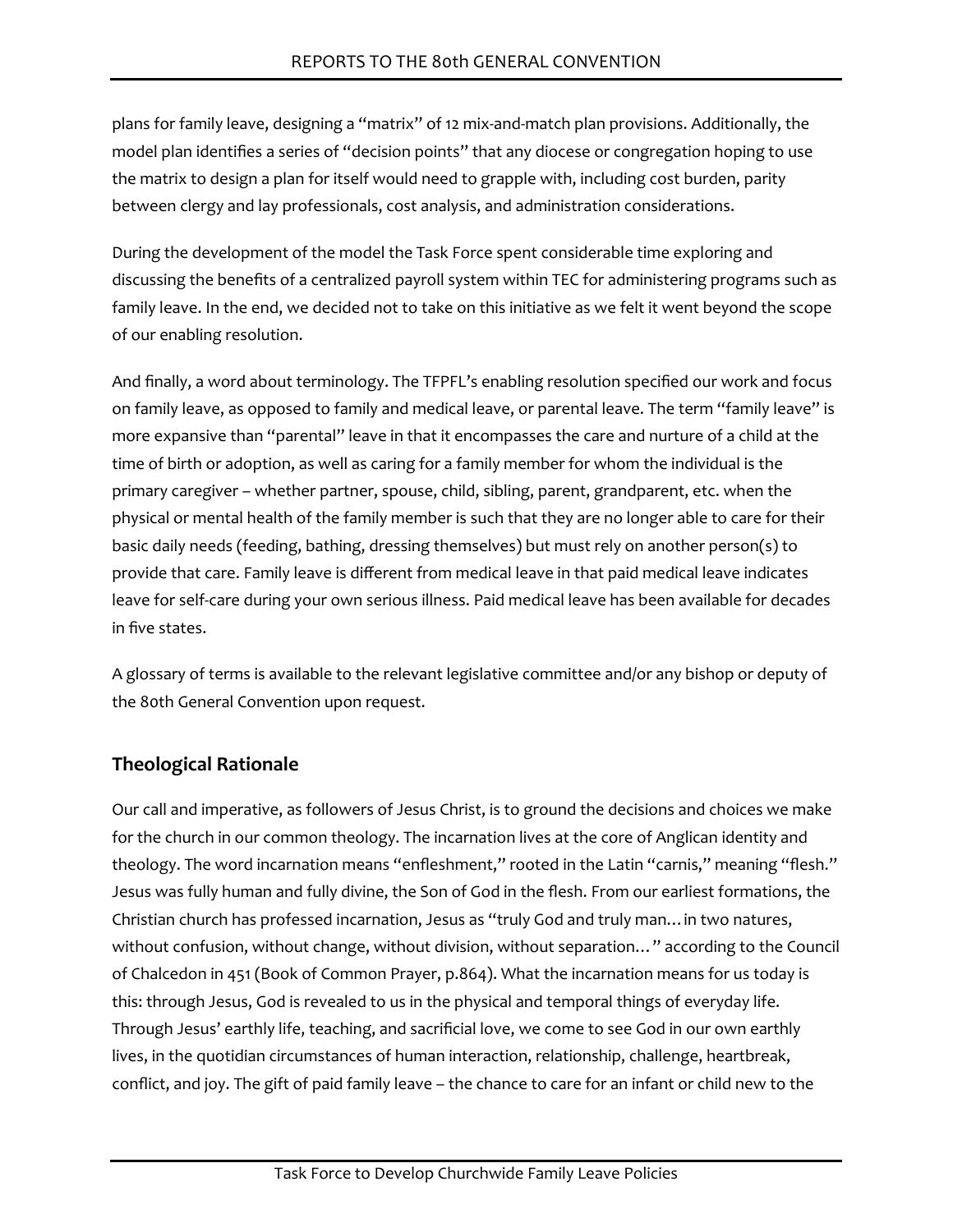family, the opportunity to care for a sick family member, the ability to step away from one's professional occupation in order to minister to the needs of loved ones without loss of income or security – is rooted in our incarnational theology. Through it we have the chance to focus entirely on the nurture of relationships, to discover God anew in the space between people, and live more fully into Jesus' commandments to love one another.

One of the seven components of the Episcopal Branch of the Jesus Movement's Way of Love is "rest." While no one ever will describe family leave to care for a new child or infant to the family or nurse a sick family member as a vacation or a long period of rest, family leave does afford individuals the opportunity to leave behind, for a time, the concerns, anxieties, and deadlines of their paid work to focus that energy on the care of family. This time creates the possibility that the family, in whatever its precise circumstance, can enjoy the fullness of time together in all its parts – work and rest, worship and prayer, blessing and forgiveness. Family leave creates space in time. In his seminal book, "The Sabbath," Abraham Joshua Heschel writes, "…labor is the means toward an end, and the Sabbath as a day of rest, as a day of abstaining from toil, is not for the purpose of recovering one's lost strength and becoming fit for the forthcoming labor. The Sabbath is a day for the sake of life…It is not an interlude but the climax of living." (p.14). Creating space in time to nurture our families is not a break or a vacation, but the very essence of living.

Further, the family unit is understood, in both our Hebrew and Christian scriptures, as the central and sacred entity in which we teach and learn and grow deeper in our faith, with which we worship God and follow Jesus. Deuteronomy 11:18-19 reminds us: "You shall put these words of mine in your heart and soul, and you shall bind them as a sign on your hand and fix them as an emblem on your forehead. Teach them to your children, talking about them when you are at home and when you are away, when you lie down and when you rise." Similarly, in the Litany of Ordinations found in our Prayer Book: "For his/her family [the members of his/her household or community] that they may be adorned with Christian virtues." (Book of Common Prayer, p.549). Family leave is a practical, accessible way to strengthen the family unit, to care and nurture it so that it remains intact, strong, and focused in its capacity to grow and nurture the faith.

The gift of paid family leave roots us, deeper and more firmly, in our incarnational theology, in the Way of Love, and in our scriptural tradition. Through it, we can live more faithfully into what we profess to believe, and the Way of Jesus we follow.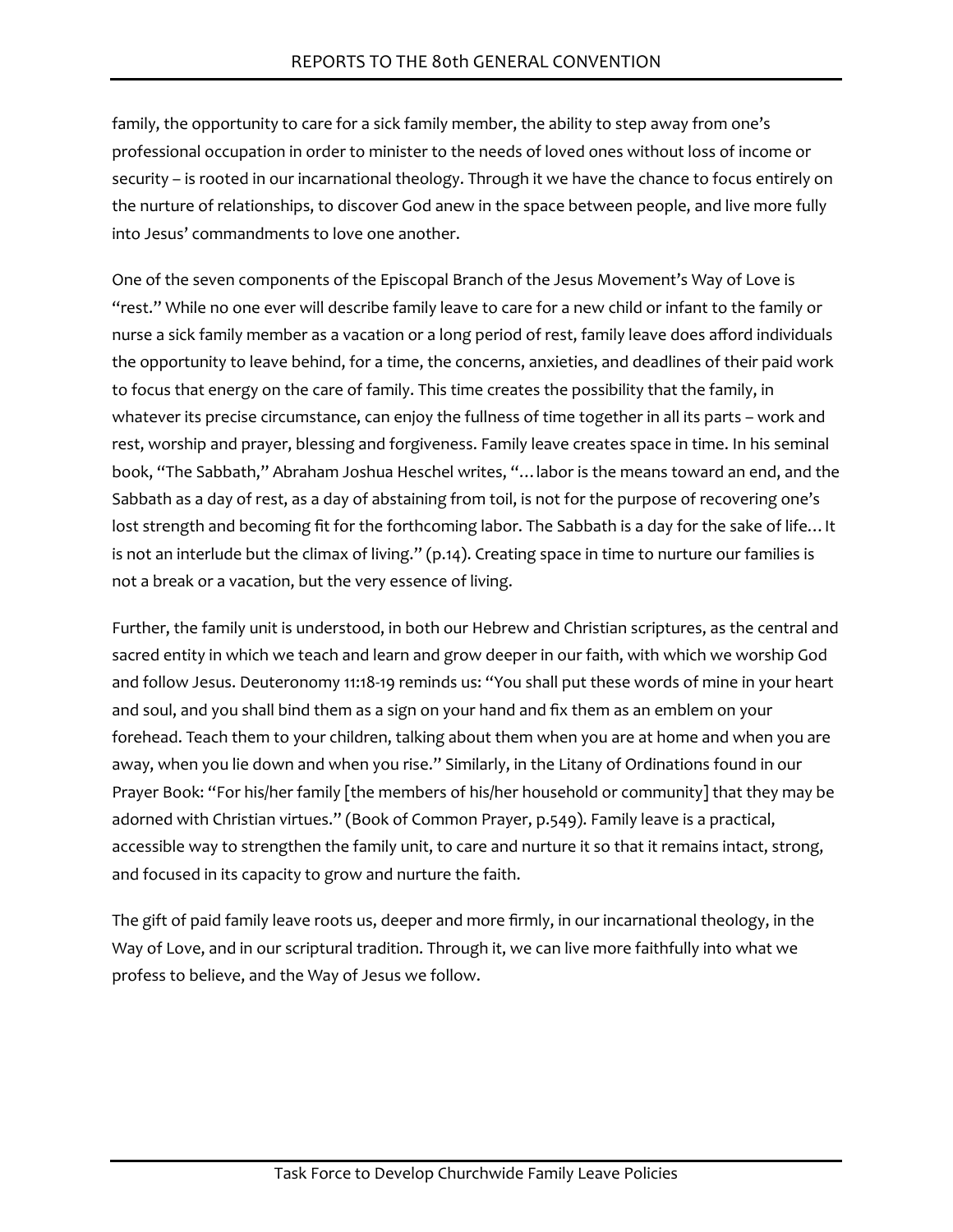### **History of resolutions**

For over 35 years The General Convention of the Episcopal Church has been considering resolutions from various committees and interim bodies to establish what is now referred to as Church-Wide Parental Leave Policy and Practices. Resolution 1985-D083 from the 1985 General Convention urged dioceses "to include a policy for maternity/parental leave in conjunction with its personnel policies for sick leave, annual leave, leave with and without pay, and disability pay for its lay and ordained employees." Six years later resolution 1991-D111 from the 1991 General Convention requested that dioceses report to the Executive Council on the status of their implementation of resolution 1985-D083; the resolution also included a request for the Church Pension Fund to inform each diocese of their income replacement policy. The 2000 General Convention received resolution 2000-C042 from the Committee on Ministry that provided additional details to include in their policies concerning clergy maternity/paternity leave. The resolution reads as follows:

*Resolved*, That the 73rd General Convention urge the Executive Council and all dioceses to include the following in their policies concerning clergy maternity/paternity leave:

- A member of the clergy who has been employed by the church for one full year and is the designated "primary child-care parent" is entitled to leave for the birth or adoption of a child for a minimum of eight weeks with pay. Up to eight additional weeks may be taken without pay. The member of the clergy may elect to use vacation leave or sick leave during this latter period.
- A member of the clergy who has been employed by the church for one full year and is the "non-primary care parent" is entitled to leave for the birth or adoption of a child for a minimum of two weeks with pay and up to ten additional weeks without pay.
- A member of the clergy not employed by the church for one full year is entitled to the same numbers of weeks leave. Pay during this period is negotiated between the employer and the member of the clergy.

It was not until 2009 that an Act of General Convention 2009-A166 articulated "the importance of family in the life of clergy and laity employed by the Church" and yet language of the resolution remained one of urging dioceses and congregations to establish policies for employee parental leave for clergy and laity in cases of both birth and adoption "consistent with local employment laws and generous industry standards."

It would be another 6 years until the 78th General Convention as part of resolution 2015-D030 directed "the Executive Council in consultation with the Church Pension Group to prepare a church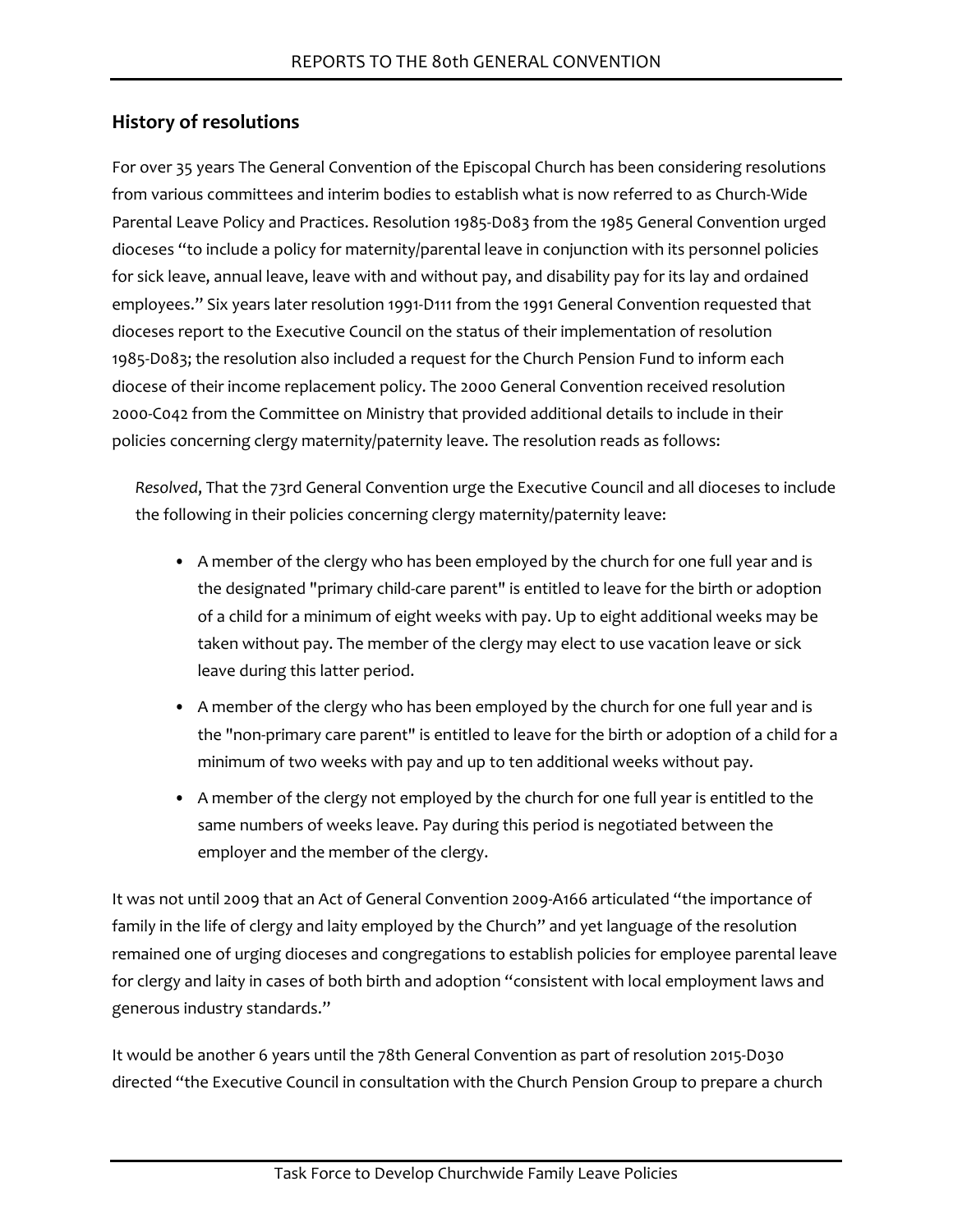wide model policy on parental leave for both birth and adoptive parents for consideration by the 79th General Convention."

In 2018 again the General Convention urged "every diocese to review such model policies and to implement comprehensive policies on family leave that fit their respective needs" as part of resolution 2018-A223. However, as part of resolution 2018-C019 the Episcopal Church took a step towards establishing churchwide policies and away from diocesan level policies by calling upon the "the Presiding Bishop and President of the House of Deputies to appoint a task force…to research and create, in consultation with the Church Pension Group, a proposal for a church-wide paid family leave policy for consideration at the 80th General Convention."

### **Plan Design and explanatory text**

The Episcopal Church is interested in exploring the feasibility of offering a Paid Family Leave (PFL) benefit to its clergy and lay employees. PFL programs are very popular with private sector and public sector employers and they play an important role in employee attraction and retention strategies. Several states have mandated PFL programs that employers must offer and there is significant additional PFL mandate legislative activity at both the state and local level. PFL programs can be costly and administration can be complex, especially for employers like the Episcopal Church where no centralized payroll and Human Resource systems exist. PFL programs are funded by employers and there are no insurance products in the marketplace, so employers bear the full risk of the cost of these programs. In practice the cost of a PFL plan can be material and the implementation of a new plan should be carefully thought out from an expense perspective. Employers typically create a PFL line item in their annual benefits budget to recognize the expense rather than treating the expense as a payroll cost. Annual PFL benefit expense growth is typically aligned with underlying compensation growth once plan utilization stabilizes.

To date insurance companies are reluctant to take on the administration of an employer's PFL plan due to administrative complexities, so most employers rely on the benefits and payroll departments for administration needs. In some cases, decentralized payroll systems and a lack of internal staff to manage a PFL program have been barriers to the launch of a successful program.

We have developed three model PFL plans which include varying degrees of plan value as shown in the following table.

The table should be read by row and not by column. The final Church plan design will likely contain provisions that are selected from each of the three model designs (bronze, silver, platinum). These Model Plan Designs address Paid programs. They do not preclude an employer from offering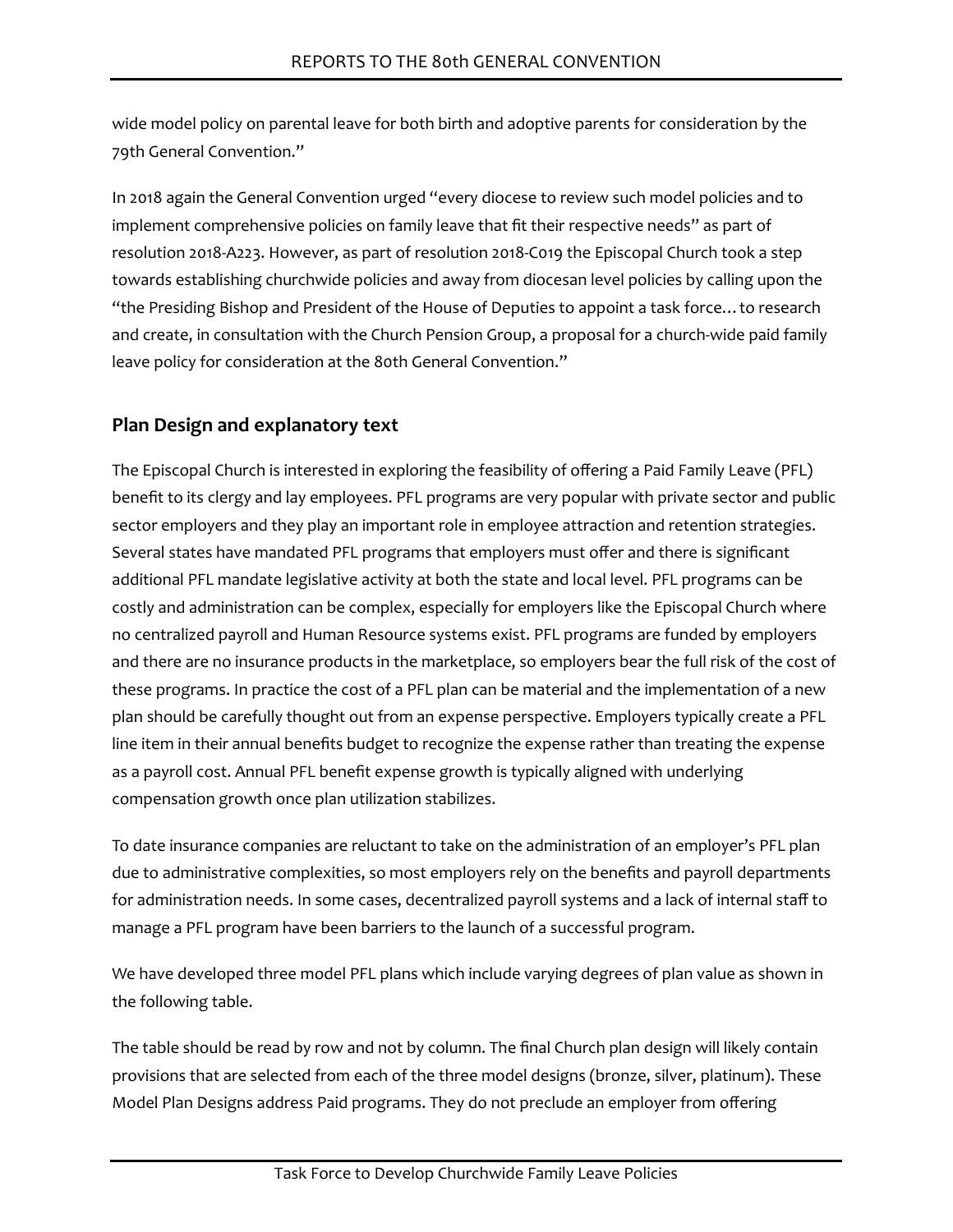additional unpaid leave which can be coordinated with the paid portion of a leave. For purposes of this table "Eligible Individuals" includes clergy and lay employees.

| <b>Plan Provision</b> | <b>Bronze Plan</b>         | <b>Silver Plan</b>          | <b>Platinum Plan</b>  |
|-----------------------|----------------------------|-----------------------------|-----------------------|
| Eligible              | All clergy and lay         | All clergy and lay          | All clergy and lay    |
| <b>Individuals</b>    | employees after 1 year     | employees after 6           | employees as of Date  |
|                       | of service. If an eligible | months of service. If an    | of Hire               |
|                       | individual resigns and     | eligible individual resigns |                       |
|                       | returns to the Church a    | and returns to the          |                       |
|                       | new 1 year waiting         | Church within 6 months,     |                       |
|                       | period must be             | the eligible individual's   |                       |
|                       | satisfied.                 | prior service will be       |                       |
|                       |                            | bridged and counted         |                       |
|                       |                            | towards their eligibility.  |                       |
| <b>Duration of</b>    | 6 weeks paid               | 12 weeks paid               | 16 weeks paid         |
| <b>Paid Leave</b>     |                            |                             |                       |
| (rolling 12           |                            |                             |                       |
| months or             |                            |                             |                       |
| calendar year)        |                            |                             |                       |
| Benefit as a %        | 70% (this aligns with      | 100% for 3 weeks then       | 100% for the duration |
| of covered            | the STD plan)              | 70% for balance of the      | of the leave          |
| weekly                |                            | leave                       |                       |
| earnings              |                            |                             |                       |
| Qualified             | Eligible family members    | Eligible family members     | Eligible family       |
| family                | include spouses,           | include spouses,            | members include       |
| members               | domestic partners          | domestic partners (same     | spouses, domestic     |
|                       | (same and opposite         | and opposite sex),          | partners (same and    |
|                       | sex), children under 18    | children under 18 years     | opposite sex),        |
|                       | years of age or if 18      | of age or is 18 years of    | children under 18     |
|                       | years of age or older      | age or older and            | years of age or is 18 |
|                       | and "incapable of self-    | "incapable of self-care     | years of age or older |

#### **Model Plan Designs**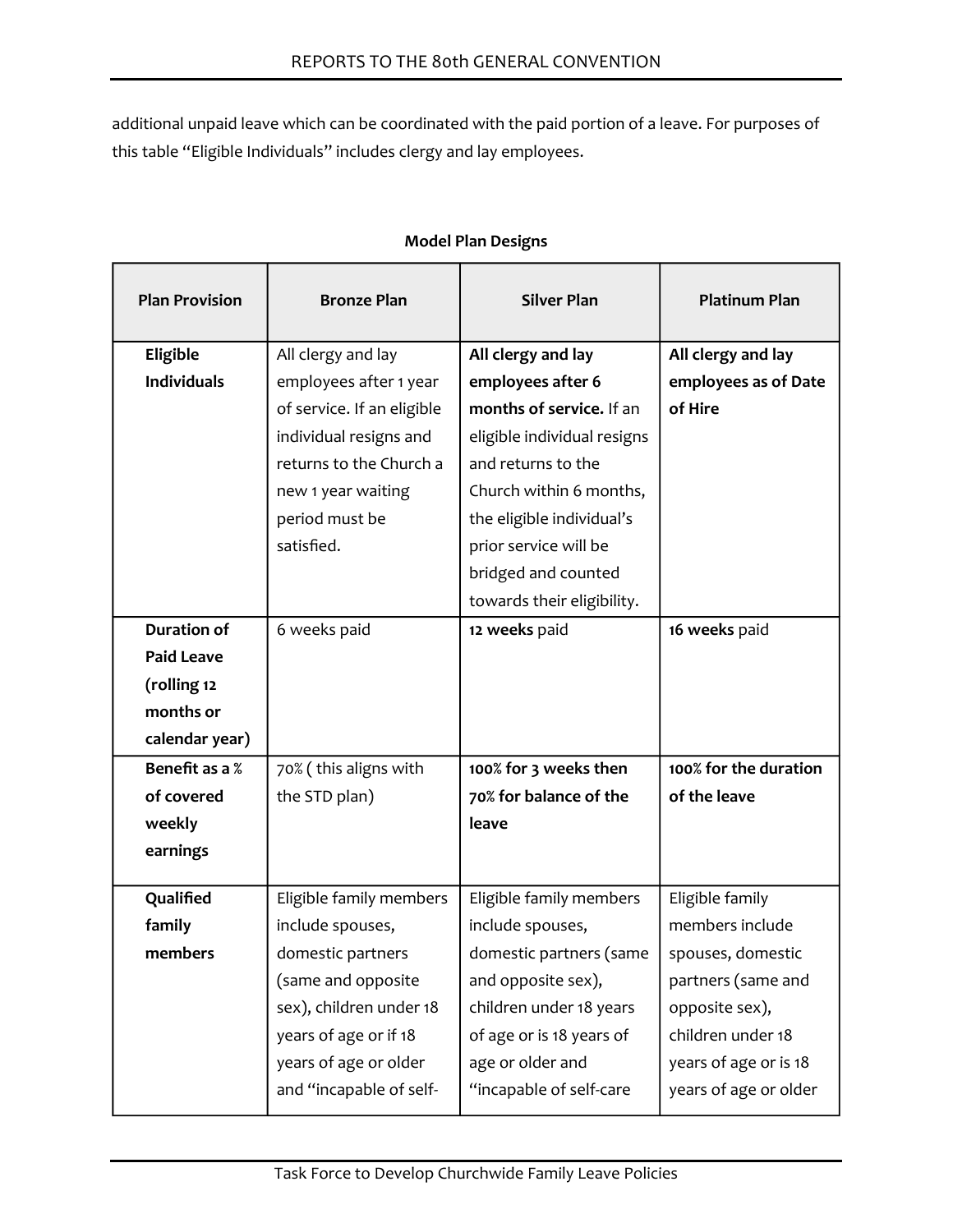| <b>Plan Provision</b> | <b>Bronze Plan</b>                                                                                     | <b>Silver Plan</b>                                   | <b>Platinum Plan</b>      |
|-----------------------|--------------------------------------------------------------------------------------------------------|------------------------------------------------------|---------------------------|
|                       | care because of a                                                                                      | because of a mental or                               | and "incapable of         |
|                       | mental or physical                                                                                     | physical disability,"                                | self-care because of a    |
|                       | disability", parents,                                                                                  | parents, grandparents,                               | mental or physical        |
|                       | grandparents,                                                                                          | grandchildren and                                    | disability," parents,     |
|                       | grandchildren and                                                                                      | siblings. The plan                                   | grandparents,             |
|                       | siblings. It does not                                                                                  | sponsor can also identify                            | grandchildren,            |
|                       | include other family                                                                                   | other eligible family                                | siblings. The plan        |
|                       | members not stated                                                                                     | members by description                               | sponsor can also          |
|                       | above.                                                                                                 | such as cousins, aunts,                              | identify other eligible   |
|                       |                                                                                                        | uncles, etc. but not by                              | family members by         |
|                       |                                                                                                        | specific named people.                               | description such as       |
|                       |                                                                                                        |                                                      | cousins, aunts, uncles,   |
|                       |                                                                                                        |                                                      | etc. but not by           |
|                       |                                                                                                        |                                                      | specific named            |
|                       |                                                                                                        |                                                      | people.                   |
|                       |                                                                                                        |                                                      | Others as identified      |
|                       |                                                                                                        |                                                      | by the eligible           |
|                       |                                                                                                        |                                                      | individual who            |
|                       |                                                                                                        |                                                      | depend on the             |
|                       |                                                                                                        |                                                      | eligible individual for   |
|                       |                                                                                                        |                                                      | support or assistance.    |
| PFL usage rules       | Usage rules vary based on the nature of the leave:                                                     |                                                      | Usage rules vary          |
| for Paid              |                                                                                                        |                                                      | based on the nature       |
| Parental              |                                                                                                        |                                                      | of the leave:             |
| <b>Bonding and</b>    | Paid Parental/Bonding Leave: PFL can be taken to                                                       |                                                      |                           |
| <b>Paid Caregiver</b> | bond with a new child all at once, or it can be taken<br>in 2 blocks of time (defined as any block of  |                                                      | Paid Parental/            |
| leave                 |                                                                                                        |                                                      | <b>Bonding Leave: PFL</b> |
|                       | continuous calendar days). Qualified bonding leaves<br>must be started and concluded no later than one |                                                      | can be taken to bond      |
|                       | year after the birth, adoption, or placement of the                                                    |                                                      | with a new child all at   |
|                       | child                                                                                                  |                                                      | once, or it can be        |
|                       |                                                                                                        |                                                      | taken in full day         |
|                       |                                                                                                        | Paid Caregiver Leave: PFL can be taken to care for a | increments. Qualified     |
|                       |                                                                                                        | family member with a serious health condition all at |                           |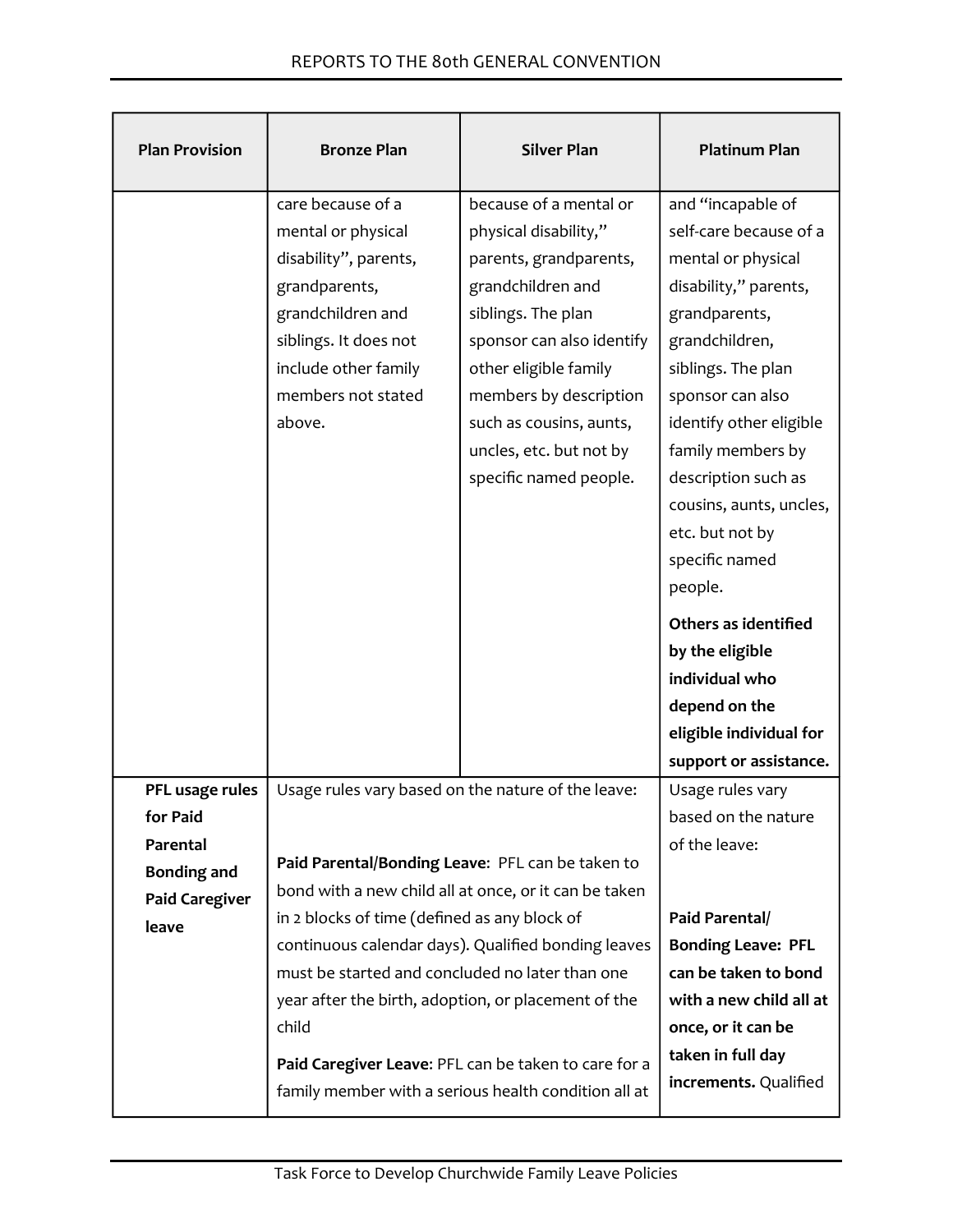| <b>Plan Provision</b>                                                  | <b>Bronze Plan</b>                                                                                                                                                                                                                                                                                                                                                                    | <b>Silver Plan</b>                                                                                                                                                                                                                   | <b>Platinum Plan</b>                                                                                                                                                                                                                                                                                                                             |
|------------------------------------------------------------------------|---------------------------------------------------------------------------------------------------------------------------------------------------------------------------------------------------------------------------------------------------------------------------------------------------------------------------------------------------------------------------------------|--------------------------------------------------------------------------------------------------------------------------------------------------------------------------------------------------------------------------------------|--------------------------------------------------------------------------------------------------------------------------------------------------------------------------------------------------------------------------------------------------------------------------------------------------------------------------------------------------|
|                                                                        | once, or it can be taken it in minimum one day<br>increments. A one-day increment is defined as the<br>regular hours an eligible individual is scheduled to<br>work for a given day. For most eligible individuals, a<br>one-day increment will be 8 hours. However, one<br>day for a part-time eligible individual may equate to<br>6 hours if this represents a scheduled work day. |                                                                                                                                                                                                                                      | bonding leaves must<br>be started and<br>concluded no later<br>than one year after<br>the birth, adoption, or<br>placement of the<br>child<br><b>Paid Caregiver Leave:</b><br>PFL can be taken to<br>care for a family<br>member with a<br>serious health<br>condition all at once,<br>or it can be taken it in<br>minimum 4 hour<br>increments. |
| Coordination<br>with local and<br><b>State</b><br>mandated<br>programs | Runs concurrent with mandated programs                                                                                                                                                                                                                                                                                                                                                |                                                                                                                                                                                                                                      | Runs consecutive to<br>mandated programs                                                                                                                                                                                                                                                                                                         |
| <b>Multiple</b><br>reasons for<br><b>PFL</b> leave                     | Eligible individuals are<br>limited to 6 weeks of<br>PFL during a 12-month<br>calendar year period. If<br>an eligible individual<br>exhausts their PFL to<br>bond with a new child,<br>they would not be<br>eligible for additional                                                                                                                                                   | Eligible individuals are<br>limited to 12 weeks of<br>PFL during a 12-month<br>calendar year period. If<br>an eligible individual<br>exhausts their PFL to<br>bond with a new child,<br>they would not be<br>eligible for additional | Eligible individuals are<br>limited to 16 weeks of<br>PFL during a 12-month<br>calendar year period.<br>If an eligible individual<br>exhausts their PFL to<br>bond with a new<br>child, they would not<br>be eligible for                                                                                                                        |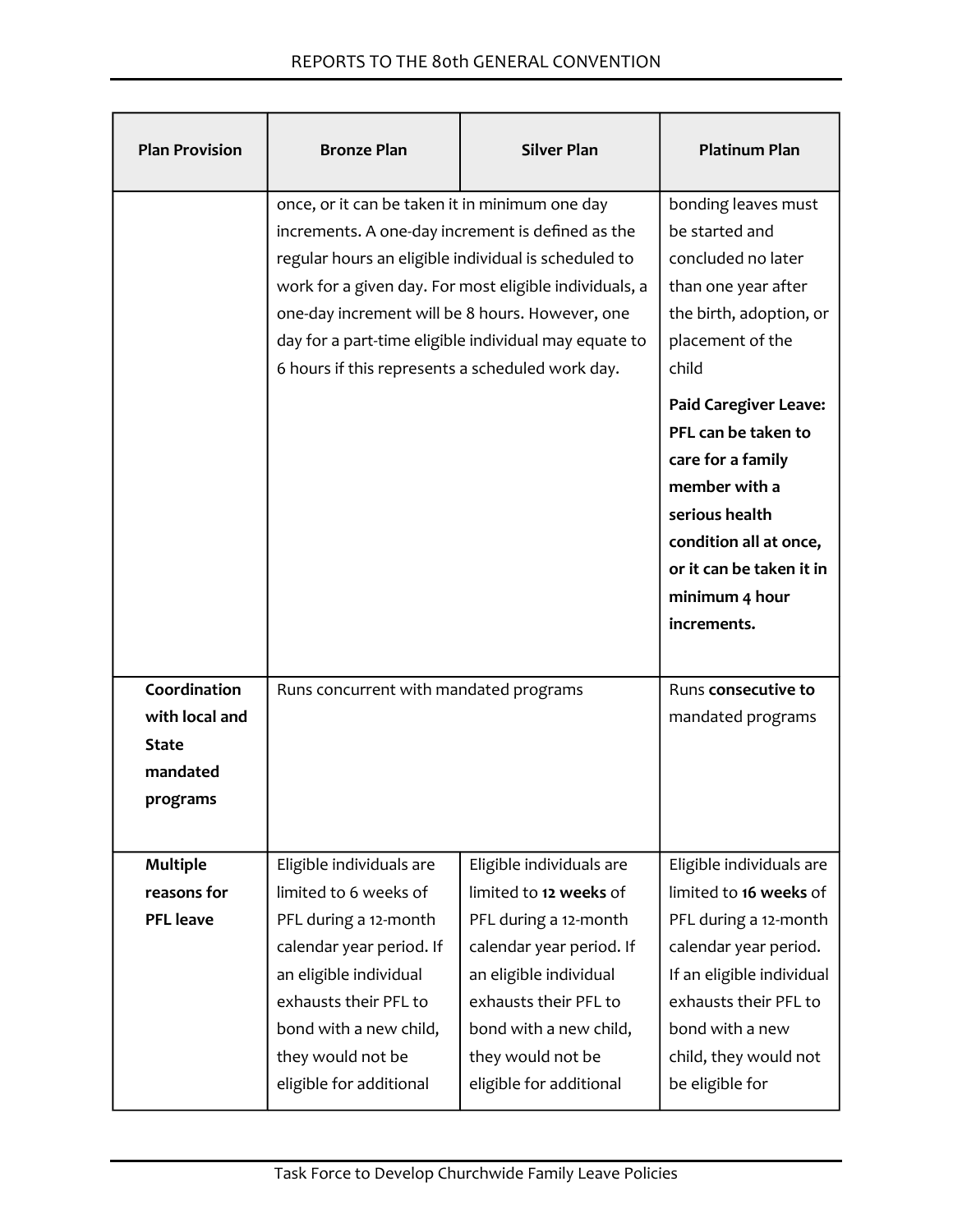| <b>Plan Provision</b> | <b>Bronze Plan</b>                                                                                                                        | <b>Silver Plan</b>                                                                                                                        | <b>Platinum Plan</b>                                                                                                                                    |
|-----------------------|-------------------------------------------------------------------------------------------------------------------------------------------|-------------------------------------------------------------------------------------------------------------------------------------------|---------------------------------------------------------------------------------------------------------------------------------------------------------|
|                       | time off under this<br>policy to care for a<br>family member with a<br>serious health condition<br>if it is within the<br>12-month period | time off under this policy<br>to care for a family<br>member with a serious<br>health condition if it is<br>within the 12-month<br>period | additional time off<br>under this policy to<br>care for a family<br>member with a<br>serious health<br>condition if it is within<br>the 12-month period |
| <b>Rules that</b>     |                                                                                                                                           | Each eligible individual will be allowed to take Paid Family Leave under this                                                             |                                                                                                                                                         |
| apply when            |                                                                                                                                           | policy. However, there may be circumstances where both eligible individuals                                                               |                                                                                                                                                         |
| both parents          |                                                                                                                                           | cannot take the same period of time off work unless special approval is                                                                   |                                                                                                                                                         |
| work for the          | received from the applicable Personnel Manager.                                                                                           |                                                                                                                                           |                                                                                                                                                         |
| same employer         |                                                                                                                                           |                                                                                                                                           |                                                                                                                                                         |
| Job protection        | Yes                                                                                                                                       |                                                                                                                                           |                                                                                                                                                         |
| while on leave        |                                                                                                                                           |                                                                                                                                           |                                                                                                                                                         |
| <b>Definition of</b>  | CPG STD/LTD plan "Covered Weekly Earnings" definition: means the                                                                          |                                                                                                                                           |                                                                                                                                                         |
| covered               | member's gross weekly rate of earnings from the employer plus the weekly                                                                  |                                                                                                                                           |                                                                                                                                                         |
| weekly                | rate of any housing and utility allowance received from the employer by the                                                               |                                                                                                                                           |                                                                                                                                                         |
| earnings              | covered person. However, such earnings will not include income received                                                                   |                                                                                                                                           |                                                                                                                                                         |
|                       |                                                                                                                                           | from commissions, overtime pay or any or any other extra compensation or                                                                  |                                                                                                                                                         |
|                       | income received from source other than the employer other than income                                                                     |                                                                                                                                           |                                                                                                                                                         |
|                       | actually received from bonuses. Earnings will be based on the annual<br>earnings just prior to the date of disability.                    |                                                                                                                                           |                                                                                                                                                         |
|                       |                                                                                                                                           |                                                                                                                                           |                                                                                                                                                         |
| Definition of a       | Parents include one of the following relationships to the new child:                                                                      |                                                                                                                                           |                                                                                                                                                         |
| parent for            |                                                                                                                                           | biological mother, biological father, a spouse/domestic partner of a                                                                      |                                                                                                                                                         |
| bonding leave         |                                                                                                                                           | biological mother or father, or a newly adoptive or foster care parent                                                                    |                                                                                                                                                         |
| Qualified             |                                                                                                                                           | Paid Family Leave allows an eligible individual to take time off from work to                                                             |                                                                                                                                                         |
| reasons to take       | care for an eligible family member with a serious health condition, or for a                                                              |                                                                                                                                           |                                                                                                                                                         |
| a PFL leave           | parent to bond with a new child entering the family through birth, adoption,                                                              |                                                                                                                                           |                                                                                                                                                         |
|                       | or foster care placement                                                                                                                  |                                                                                                                                           |                                                                                                                                                         |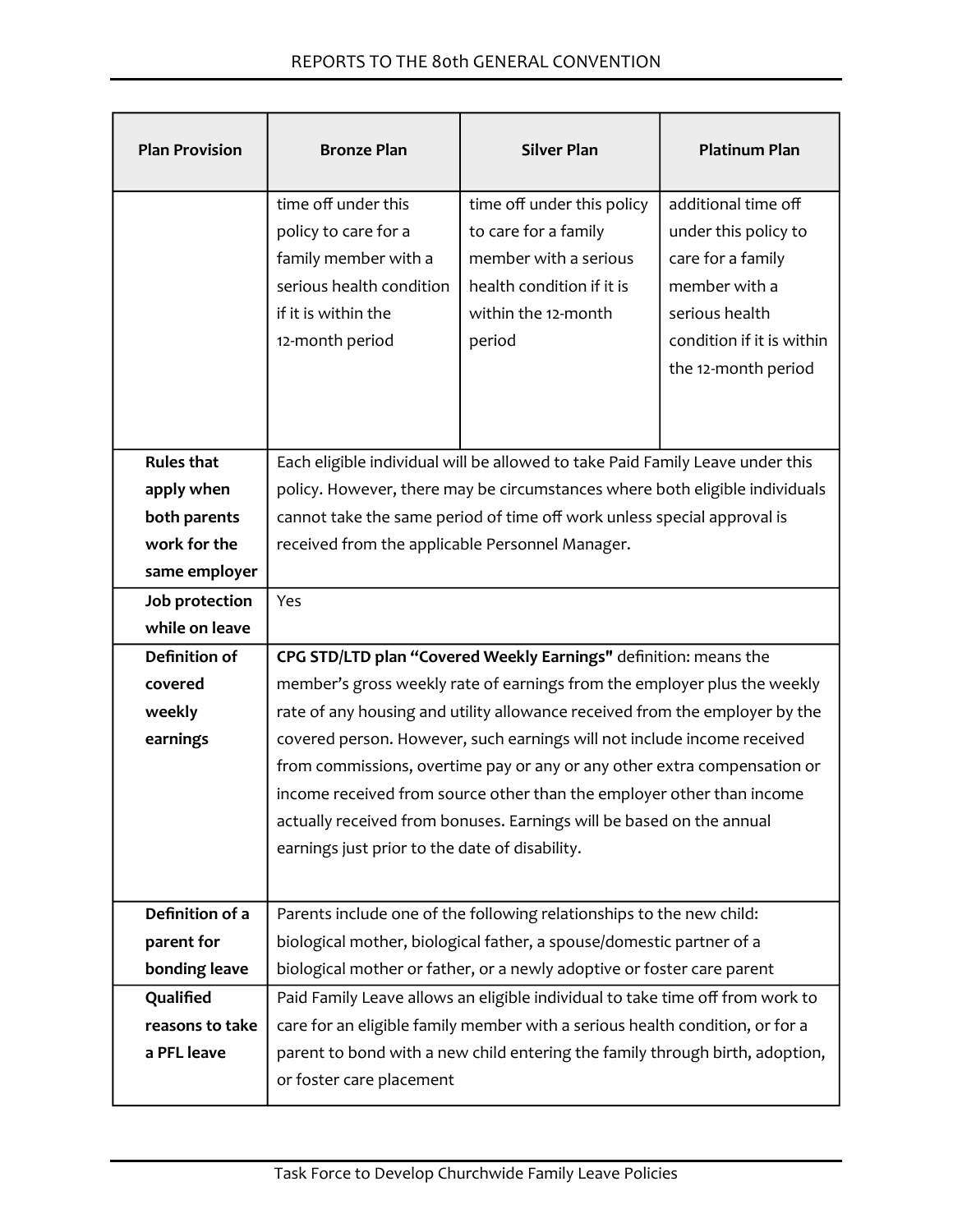| <b>Plan Provision</b>                           | <b>Bronze Plan</b>                                                                                                                                                                                                                                                                                                                                                                                                                                                                                                                                                                                                                                                                                                                                                                                                                                                                                                                                                                                                                                                                                                                                                                                                                                                                   | <b>Silver Plan</b>                                                                                                                                                   | <b>Platinum Plan</b> |
|-------------------------------------------------|--------------------------------------------------------------------------------------------------------------------------------------------------------------------------------------------------------------------------------------------------------------------------------------------------------------------------------------------------------------------------------------------------------------------------------------------------------------------------------------------------------------------------------------------------------------------------------------------------------------------------------------------------------------------------------------------------------------------------------------------------------------------------------------------------------------------------------------------------------------------------------------------------------------------------------------------------------------------------------------------------------------------------------------------------------------------------------------------------------------------------------------------------------------------------------------------------------------------------------------------------------------------------------------|----------------------------------------------------------------------------------------------------------------------------------------------------------------------|----------------------|
|                                                 | A serious health condition is defined as an illness, injury, impairment, or<br>physical or mental condition requiring inpatient care in a hospital, hospice, or<br>residential medical care facility, or continuing treatment or supervision by a<br>health care provider For example:<br>Ongoing serious health condition that continues over an<br>extended period of time, patient is seen at least twice per year<br>for treatment by a health care provider, and may cause episodic<br>periods of incapacity<br>Long-term or permanent period of incapacity due to a condition<br>for which treatment may not be effective and the family member<br>is under continuing supervision of a health care provider<br>Treatment or recovery from restorative surgery after an accident<br>or other injury, or a condition that would likely result in a period<br>of incapacity of more than three consecutive full days in the<br>absence of treatment<br>An initial incapacity of more than three consecutive calendar<br>days involving being seen by a health care provider for<br>treatment within the first 7 days of when the incapacity began<br>and 1) seen a second time by the treating provider within 30 days<br>of when incapacity began OR 2) a regimen of continuing |                                                                                                                                                                      |                      |
| <b>Required</b><br>documentation<br>to submit a | required:                                                                                                                                                                                                                                                                                                                                                                                                                                                                                                                                                                                                                                                                                                                                                                                                                                                                                                                                                                                                                                                                                                                                                                                                                                                                            | In the discretion of the employer/administrator, these items may be                                                                                                  |                      |
| <b>Leave Request</b>                            | <b>Paid Parental/Bonding Leave:</b>                                                                                                                                                                                                                                                                                                                                                                                                                                                                                                                                                                                                                                                                                                                                                                                                                                                                                                                                                                                                                                                                                                                                                                                                                                                  |                                                                                                                                                                      |                      |
|                                                 | ٠<br>Child's birth certificate                                                                                                                                                                                                                                                                                                                                                                                                                                                                                                                                                                                                                                                                                                                                                                                                                                                                                                                                                                                                                                                                                                                                                                                                                                                       | Hospital record showing the child's birth<br>Hospital generated birth certificate/record<br>Child's hospital discharge record<br><b>Foster Care Placement Record</b> |                      |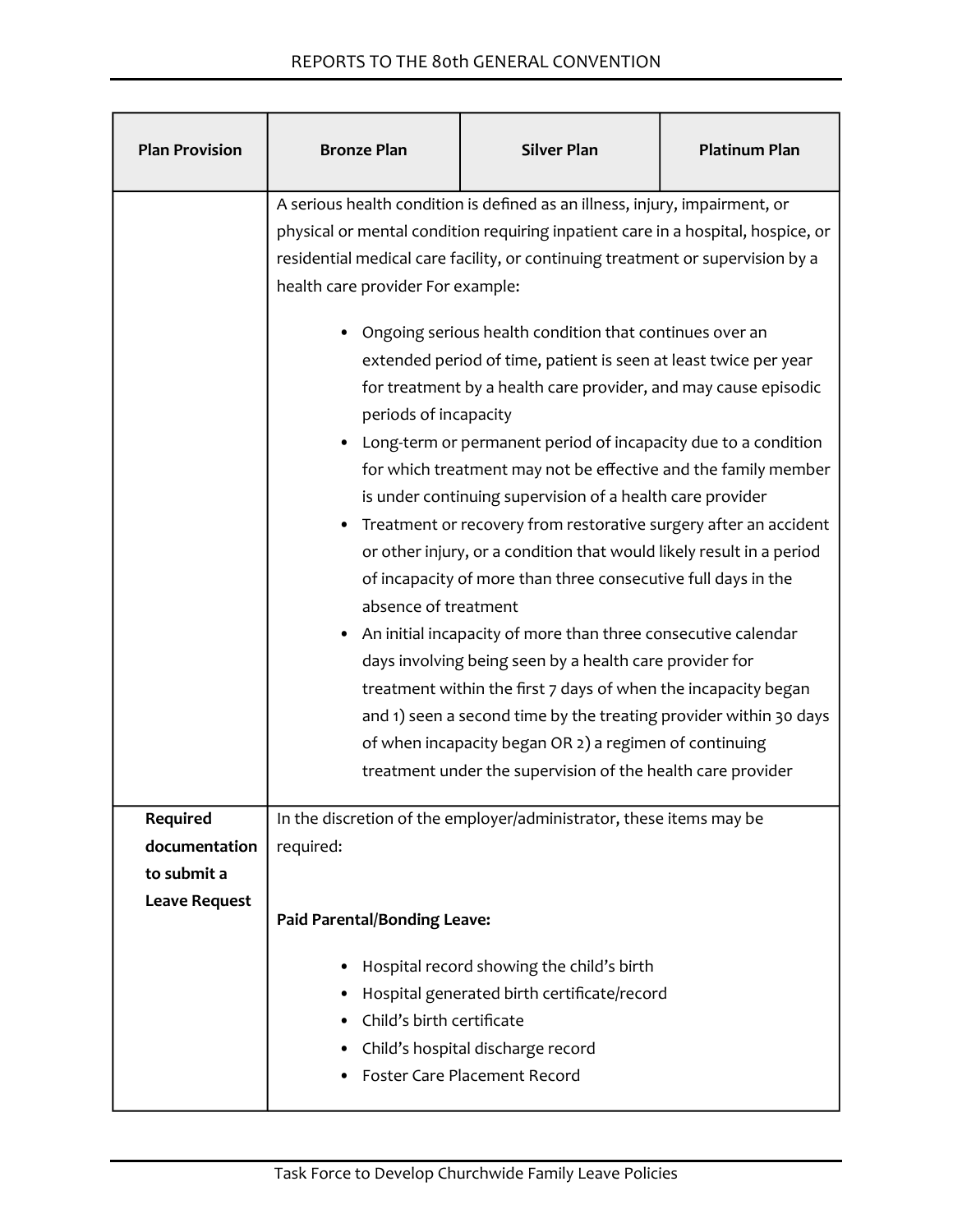| <b>Plan Provision</b> | <b>Bronze Plan</b>                                                                                                                                                                  | <b>Silver Plan</b>                                                           | <b>Platinum Plan</b> |  |
|-----------------------|-------------------------------------------------------------------------------------------------------------------------------------------------------------------------------------|------------------------------------------------------------------------------|----------------------|--|
|                       | Adoptive Placement Agreement<br>Child's passport showing immigration and naturalization service<br>stamp<br>Footprints the hospital provide parents so long as a DOB is<br>included |                                                                              |                      |  |
|                       | <b>Paid Caregiver Leave:</b><br>Act (FMLA) certification form                                                                                                                       | A certification form that is similar to the Federal Family and Medical Leave |                      |  |

#### **Plan Design Component Selection Decision Point**

The PFL program is designed to be implemented at the Diocesan level with parity in design and administration between clergy and lay employees. Each Diocese will decide if it will allow individual churches to adopt plan design variations within the permitted levels of the program. The plan design selection should be made based on the cost of the programs and the administration requirements of the programs.

#### **Plan Funding Decision Point**

Each Diocese must decide whether the cost of the PFL program will be paid at the individual church level based on utilization of that church's clergy and employees, or whether the Diocese will assess all churches in the Diocese a flat amount to be pooled and used to reimburse individual churches for the cost of PFL usage. To accomplish the latter, a Diocese would have to do a cost study based on the PFL program selected and the demographics in the Diocese. See below for a further discussion of calculating plan costs.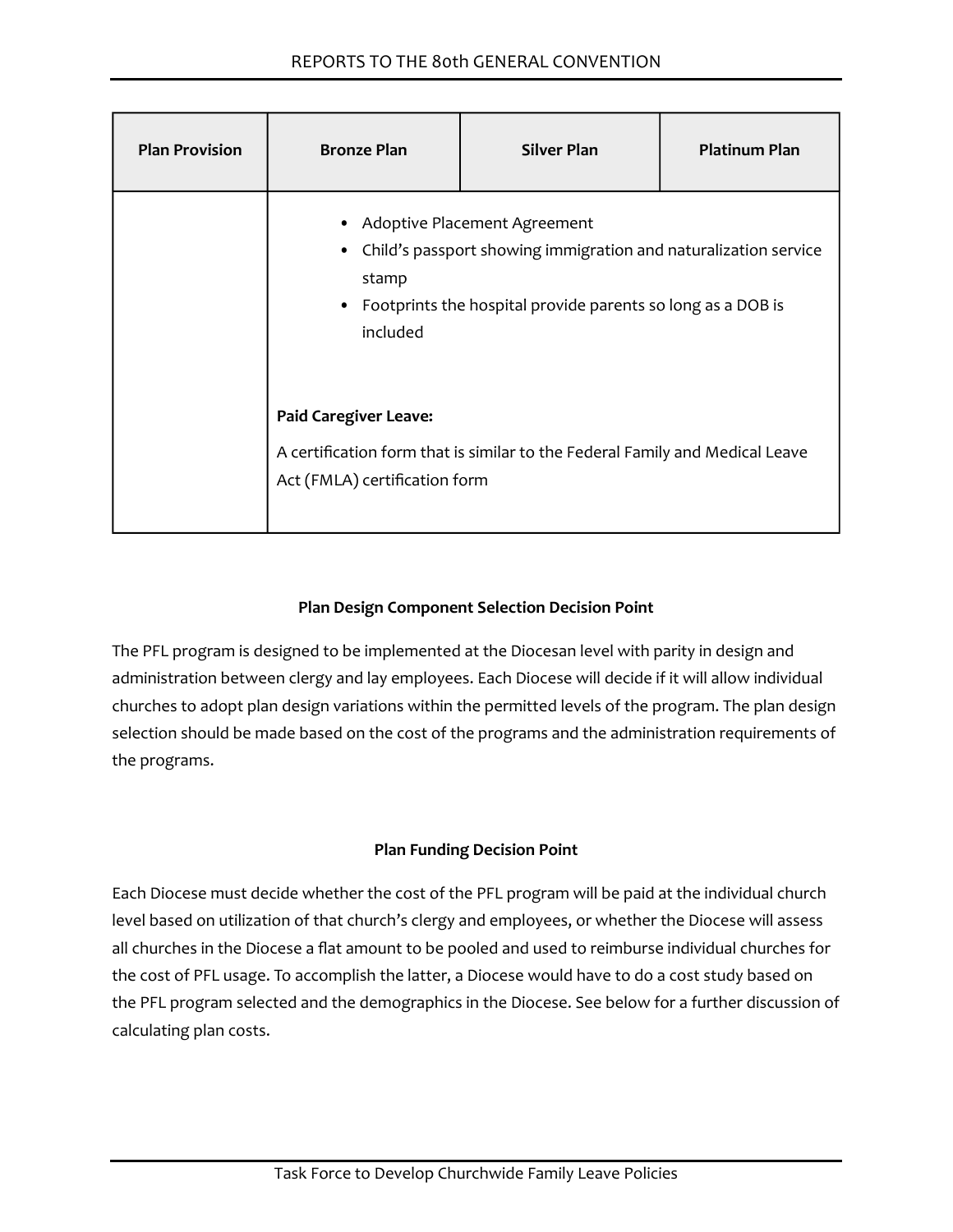#### **Model Plan Design Cost Analysis**

In order to calculate the annual cost of a PFL plan, demographics, leave of absence, disability and healthcare data is used along with a series of assumptions. The analysis includes a projection of which eligible individuals would take PFL time for what reasons, for how long and at what salary. For instance, eligible individuals who are beyond child bearing years are not expected to take a bonding leave but may very well take a leave to care for an ill family member, and they may be more highly compensated than a younger eligible individual, but the duration of the leave may be shorter than a typical bonding leave duration. Further they may be apt to take the leave intermittently whereas a bonding leave is more frequently taken on a continuous basis. If siblings, grandparents, grandchildren and/or "significant others" are included as eligible family members the cost analysis is complicated because estimations would have to be made on how many of these eligible family members exist and might have a condition that requires care resulting in a PFL leave.

Most employers who are interested in conducting a cost analysis employ the services of a consulting firm due to the complexity of the analysis and the assumptions that factor into the calculations. The consulting firm issues data requests to the employer, the disability vendor and the healthcare provider. Healthcare data is focused on the number of births and major dependent surgical procedures.

The demographic data request includes the following:

- Employee identifier
- Gender
- Date of birth
- Date of hire
- Annual compensation (base, bonus, housing allowance, other)
- Work state
- Salaried/Hourly class
- Full-time/Part-time status

The leave and disability data request includes the following with subscriber IDs that align with the demographic file employee identifier:

• An Excel file of all medically related absences for the most recent 24 months including diagnosis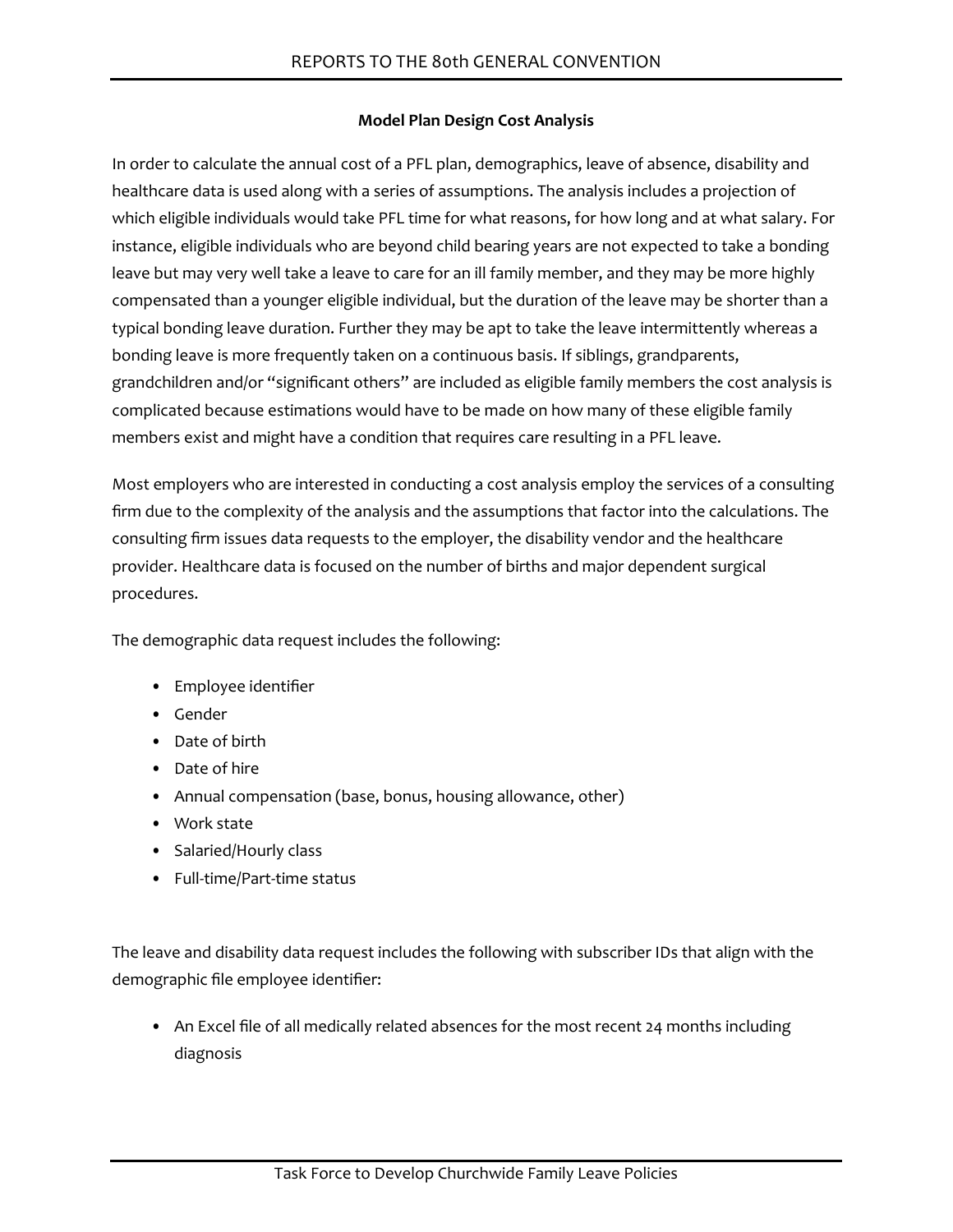- Detail of any other employer sponsored medically related and non-medically related leave of absence data
- An excel file of all STD claims incurred for the most recent 24 months

The healthcare data request includes the following with subscriber IDs that align with the demographic file employee identifier:

- Dependent maternity delivery claims including a subscriber ID that aligns with the demographic file employee identifier
- Dependent claims that warrant referral to the healthcare plan case management function
- Dependent claims that are referred to stop loss carriers for plan reimbursements
- Dependent claims that contain other severe diagnoses and expected long recovery times

The output of the plan analysis should include a range of cost estimations for the new PFL plan expressed on a per eligible individual per year basis. The cost can be broken down by expected claim costs and expected program administration costs. The range of costs should be based on projected low, medium and high utilization rates which will show best case costs, worst case costs and an average of the two.

The analysis output should include a list of all assumptions that were used in the cost analysis. First year cost estimations of a new PFL program are the most difficult to make. Once the plan is in effect for at least a year future cost projections can be fine-tuned, and utilization patterns will emerge which will allow for more exacting future year cost estimations.

We declined to attempt to create a sample cost calculation for a hypothetical Diocese, because we believe it would not be helpful and might actually be misleading.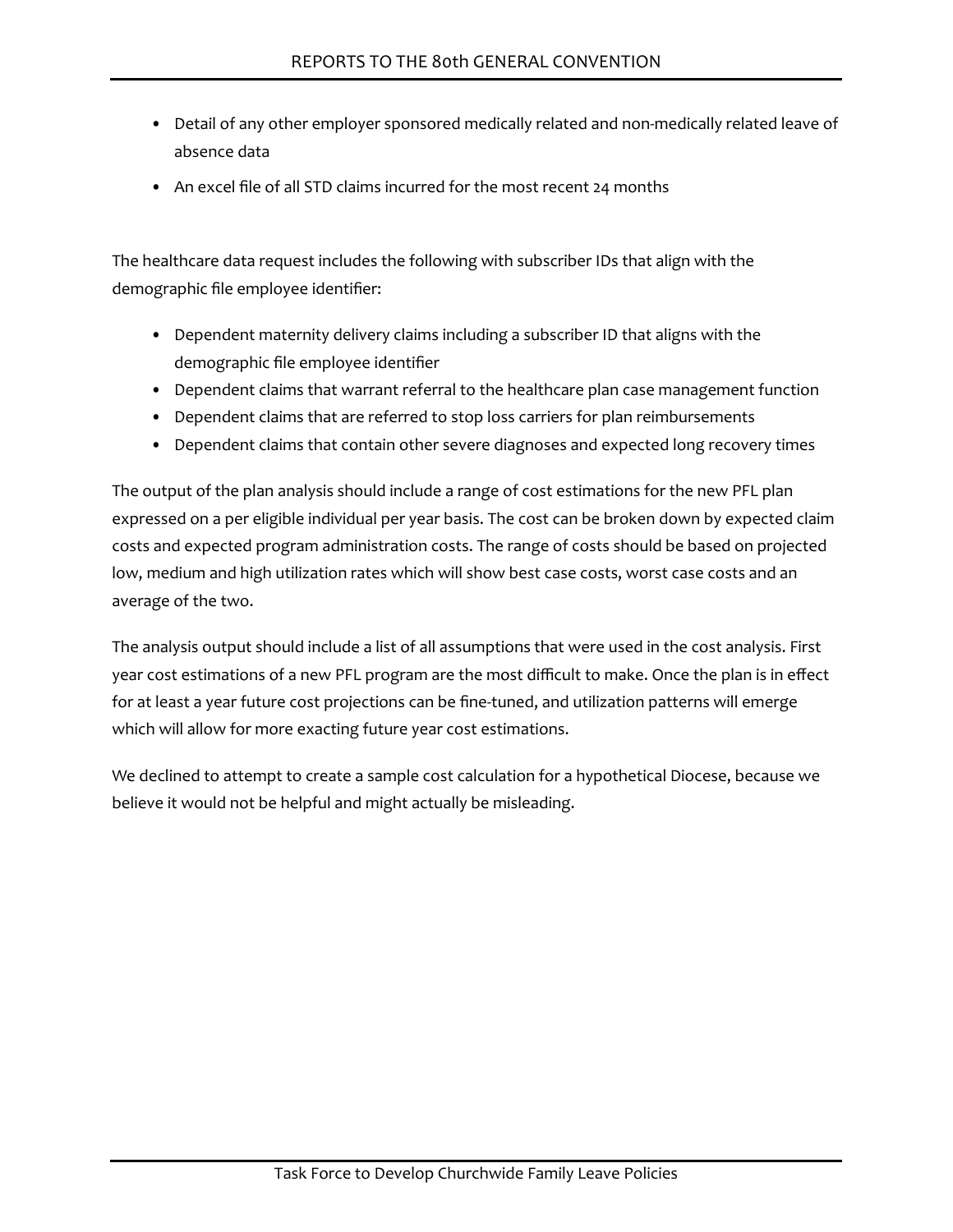#### **Plan Administration Considerations**

The vast majority of PFL plans are internally administered on a centralized basis via a combination of Human Resources, Benefits, Payroll and IT efforts. In some cases, employers have co-sourced the administration of the program by retaining their leave and disability carrier for certain plan administration functions.

The administration of a PFL plan includes:

- **PFL Policy development and maintenance:** A clearly written, comprehensive policy is required especially for new PFL programs. The policy should include all of the Plan Provisions that are included in the Model PFL Designs. The policy should address compliance with legislated local and state leave laws and how the PFL policy coordinates with these legislated programs. All policies should be reviewed by local counsel to ensure compliance with local law. The policy will serve as a basis for communicating the plan to participants and managers and it will be relied on for dispute resolution. Consultants are commonly asked to draft polices and there are also many policy examples in the public domain that an employer can use as a starting point if they opt to draft their policy with no consulting support.
- **Manager training:** Managers and supervisors will have to be trained on the mechanics of the PFL program as plan participants typically turn to their managers for advice on how the program works. This training can be delivered via recorded video sessions, in person training sessions and most commonly via a Manager Tool-kit which should include the Policy, all application forms, FAQs, payroll and HRIS system coding requirements, examples of how the plan would apply in specific circumstances such as bonding vs. care of an ill family member, guidance on contact with eligible individuals while they are on leave, employer computer network access while on leave, etc. Employers tend to prefer the tool-kit approach since all information is housed in one location and new manager training can be conducted via a review of the contents of the tool-kit. Depending on the administration model that is developed, managers may also find themselves responsible for a quasicustomer service function. Plan participants will invariably have questions about the program both before taking a leave and while on leave and many of these questions may involve pay related issues. Some employers rely on a centralized program management function for customer service issues. Since the Church does not have a centralized HR function it would make sense to have local managers involved in managing participant questions.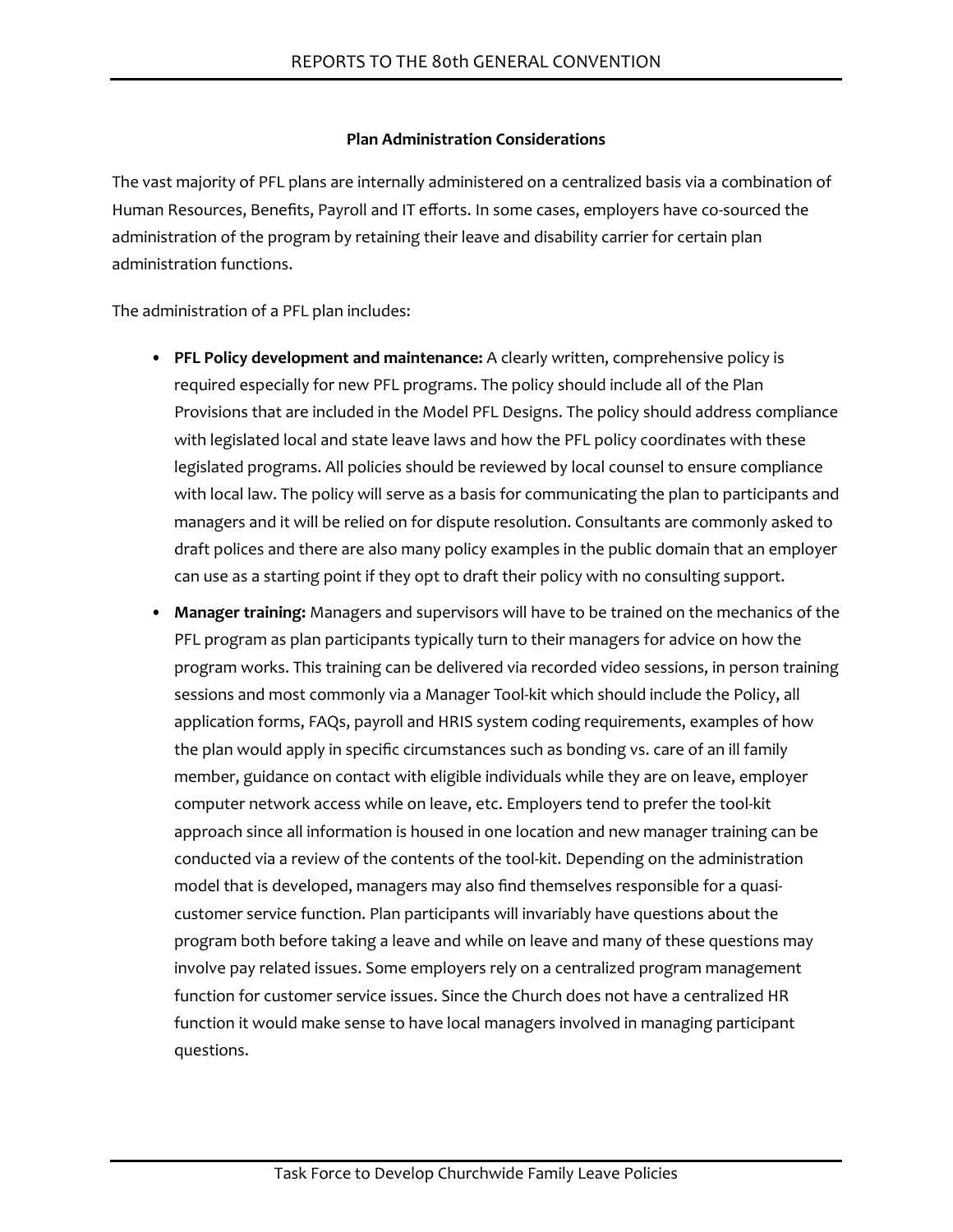- **Education and plan rollout:** Employee education includes the development of communications material and it can include many of the documents included in the manager tool-kit. Eligible individuals will have to be introduced to the new benefit and most employers take advantage of the opportunity to both educate eligible individuals and to benefit from the good will that comes with the roll out of the new plan. Many of our clients have produced public relations materials as appropriate that coincide with the roll out of the new plan.
- **Record keeping:** Record keeping refers to the actual processing of PFL leave events. This function is typically maintained on a centralized set of payroll and HRIS systems. Eligibility is typically maintained in the HRIS system. The payroll system is used to issue the PFL benefit which may be on a partial day, full day or a full week basis depending upon the usage rules that the Church chooses to implement. The payroll system is also used to "debit" time from an eligible individual's bank as it is used. The PFL program will necessitate the creation of a new payroll system code that is specific to PFL time taken. In some cases, disability program vendors will provide PFL program administration services although these arrangements are limited to employers with centralized payroll and HRIS systems. External vendors are unlikely to be interested in providing program administration services to clients with decentralized or fragmented systems.

# Proposed resolutions

# **A003 Uniform Paid Family Leave Policy**

*Resolved,* the House of \_\_\_\_ concurring, That the 80th General Convention recognizes the critical importance of the adoption by The Episcopal Church (the "Church") of a uniform paid family leave policy across the Church, and that this is a justice issue which we are obligated as Christians to address without further delay, and that from the beginning, said policy should provide for parity between lay and clergy employees; and be it further

*Resolved,* That the 80th General Convention recognizes the difficulties that currently exist with the implementation of a paid family leave policy, given that there is currently no commercial insurance offering available, and therefore, urges all dioceses of the Church to adopt the proposed policy as soon as practicable, in order to be prepared to implement the policy as soon as a commercial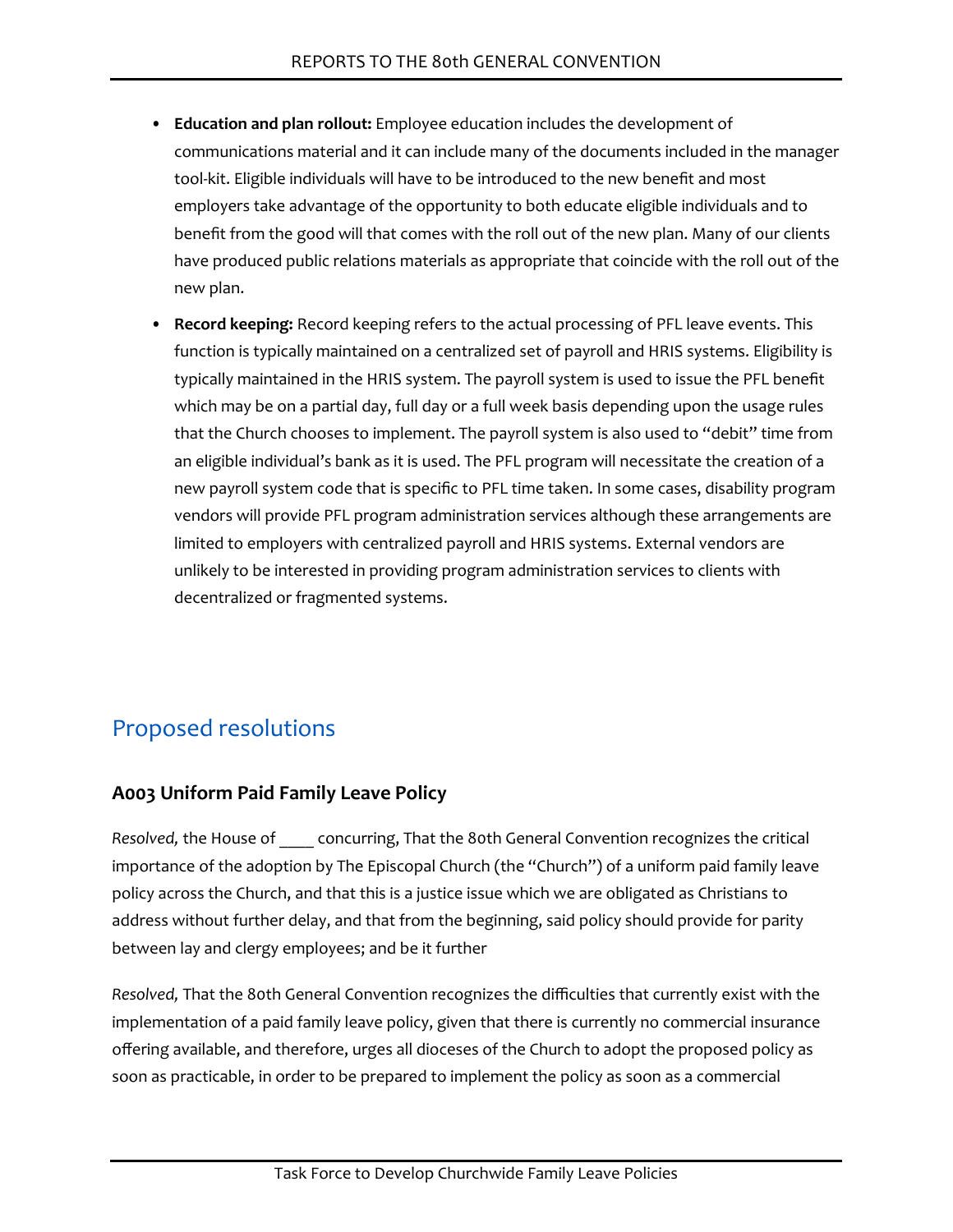insurance offering becomes available, whether through Church Pension Group or other avenues; and be it further

*Resolved,* That the 80th General Convention urges all dioceses of the Church to adopt a uniform paid family leave policy (hereinafter, "UPFLP") at the minimum acceptable level of coverage which should be provided to all employees, and that to the extent that there is a church or other affiliated organization that offers a more comprehensive policy, the policy outlined in this resolution is to be considered the minimum acceptable offering; and be it further

*Resolved,* That the UPFLP will be modeled along the following parameters:

- a. The Church plan design for the UPFLP will be set up to offer the options of bronze, silver or platinum plans;
- b. The UPFLP will, in its final version, provide a thorough cost analysis, and it is anticipated that the services of an outside consultant will be needed to analyze relevant demographic data in order to provide accurate cost estimates, and further, it is understood that it is currently not possible to share the cost of the UPFLP nationally through an insurance-type program, and therefore, each diocese will need to have the discretion to determine how the cost of the UPFLP will be shared among the churches in that diocese;
- c. The UPFLP will also, in its final version, provide a thorough outline of plan administration considerations in order to assist with developing and maintaining a policy, training supervisors, educating employees, and record keeping;
- d. The UPFLP will in all instances provide for parity of clergy and lay employees;
- e. The UPFLP will in all instances provide for both paid parental/bonding leave, as well as paid caregiver leave; however, levels of plans may vary in terms of which family members will be covered by said caregiver leave;
- f. In all instances, the UPFLP will provide for job protection for any employee on leave;
- g. The UPFLP will provide for a duration of leave of between 6 and 16 weeks;
- h. The UPFLP will offer options to cover between 70% and 100% of covered weekly earnings;
- i. The UPFLP will also provide specific guidance for a variety of specific factors such as how coverage will apply to two parents working for the same employer, definition of covered weekly earnings, qualified reasons to take leave, required documentation to request leave, and coordination with applicable state and federal laws.